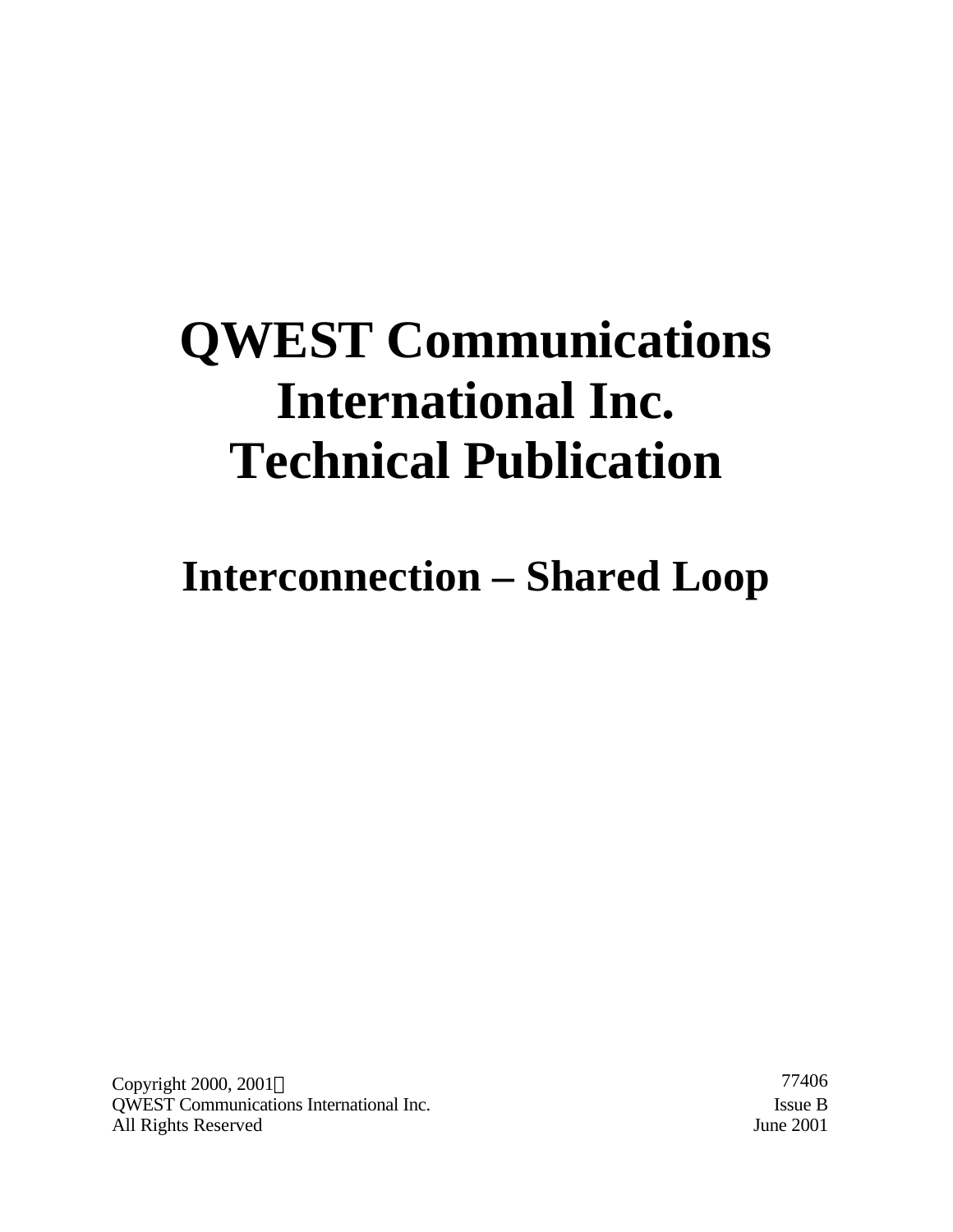#### **NOTICE**

This document describes Interconnection - Shared Loop service from Qwest Corporation, hereinafter referred to as Qwest. Qwest's Interconnection – Shared Loop provides a Competitive Local Exchange Carrier (CLEC) with the opportunity to offer advanced data services simultaneously with an existing end user's Qwest-provided analog, voice-grade service (POTS (Plain Old Telephone Service)) on a single metallic loop by using the frequency range above the voice band. A POTS splitter separates the voice and data traffic and allows the loop to be used for simultaneous data transmission and POTS service. Interconnection -–Shared Loop from Qwest requires that the POTS service be provided to the end user by Qwest. Interconnection – Shared Loop may also be referred to as "Line Sharing" or the "High Frequency Spectrum Network Element" (HUNE).

Qwest reserves the right to revise this document for any reason, including but not limited to, conformity with standards promulgated by various governmental or regulatory agencies; utilization of advances in the state of the technical arts; or to reflect changes in the design of equipment, techniques, or procedures described or referred to herein.

Liability to anyone arising out of use or reliance upon any information set forth herein is expressly disclaimed, and no representation or warranties, expressed or implied, are made with respect to the accuracy or utility of any information set forth herein.

This document is not to be construed as a suggestion to any manufacturer to modify or change any of its products, nor does this publication represent any commitment by Qwest to purchase any specific products. Further, conformance to this publication does not constitute a guarantee of a given supplier's equipment and/or it's associated documentation.

Ordering information for Qwest technical publications can be obtained from the Reference Section of this document.

If further information is required, please contact:

Qwest Communications International Inc. Manager - New Services Planning 700 W Mineral Ave., MN-F15.15 Littleton, CO 80120 (303) 707-7107 Fax: (303) 707-9497 E-Mail: jhsmit2@qwest.com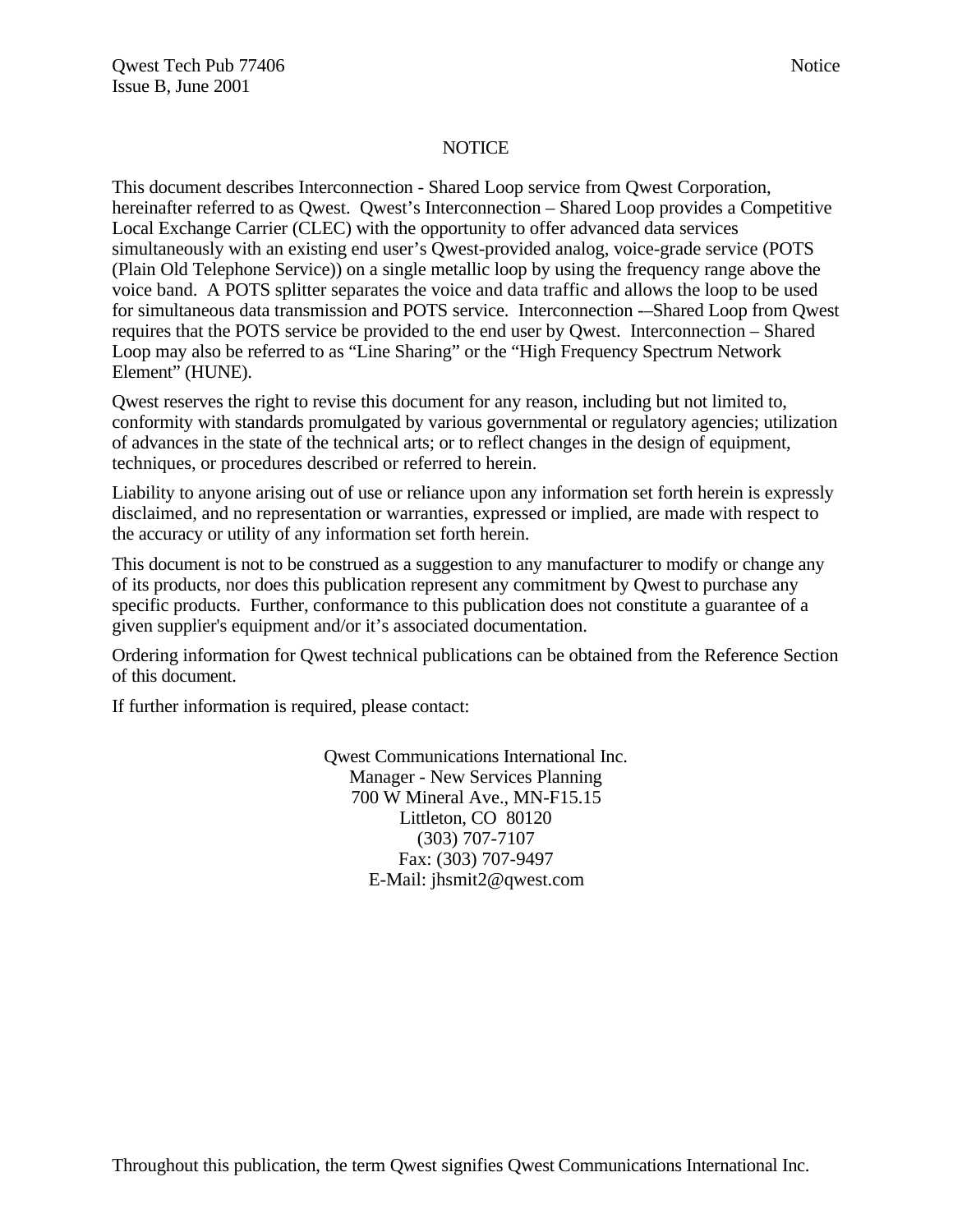#### COMMENTS on QWEST Tech Pub 77406

#### PLEASE TEAR OUT AND SEND YOUR COMMENTS/SUGGESTIONS TO:

Qwest Corporation Manager - New Services Planning 700 W Mineral Ave., MN-F15.15 Littleton, CO 80120 (303) 707-7107 Fax: (303) 707-9497 E-Mail: jhsmit2@qwest.com

Information from you helps us to improve our Publications. Please take a few moments to answer the following questions and return to the above address.

| Was this Publication valuable to you in understanding<br>the technical parameters of our service? | YES.  | NO. |
|---------------------------------------------------------------------------------------------------|-------|-----|
|                                                                                                   |       |     |
| Was the information accurate and up-to-date?                                                      | YES.  | NO. |
| Was the information easily understood?                                                            | YES.  | NO. |
| Were the contents logically sequenced?                                                            | YES . | NO. |
| Were the tables and figures understandable and helpful                                            | YES . | NO. |
| Were the pages legible?                                                                           | YES   | N() |

If you answered NO to any of the questions and/or if you have any other comments or suggestions, please explain:

\_\_\_\_\_\_\_\_\_\_\_\_\_\_\_\_\_\_\_\_\_\_\_\_\_\_\_\_\_\_\_\_\_\_\_\_\_\_\_\_\_\_\_\_\_\_\_\_\_\_\_\_\_\_\_\_\_\_\_\_\_\_\_\_\_\_\_\_\_\_\_\_\_\_\_\_\_ \_\_\_\_\_\_\_\_\_\_\_\_\_\_\_\_\_\_\_\_\_\_\_\_\_\_\_\_\_\_\_\_\_\_\_\_\_\_\_\_\_\_\_\_\_\_\_\_\_\_\_\_\_\_\_\_\_\_\_\_\_\_\_\_\_\_\_\_\_\_\_\_\_\_\_\_\_ \_\_\_\_\_\_\_\_\_\_\_\_\_\_\_\_\_\_\_\_\_\_\_\_\_\_\_\_\_\_\_\_\_\_\_\_\_\_\_\_\_\_\_\_\_\_\_\_\_\_\_\_\_\_\_\_\_\_\_\_\_\_\_\_\_\_\_\_\_\_\_\_\_\_\_\_\_

\_\_\_\_\_\_\_\_\_\_\_\_\_\_\_\_\_\_\_\_\_\_\_\_\_\_\_\_\_\_\_\_\_\_\_\_\_\_\_\_\_\_\_\_\_\_\_\_\_\_\_\_\_\_\_\_\_\_\_\_\_\_\_\_\_\_\_\_\_\_\_\_\_\_\_\_\_ (Attach additional sheet, if necessary)

| Name | Date |
|------|------|
|      |      |
|      |      |
|      |      |
|      |      |
|      |      |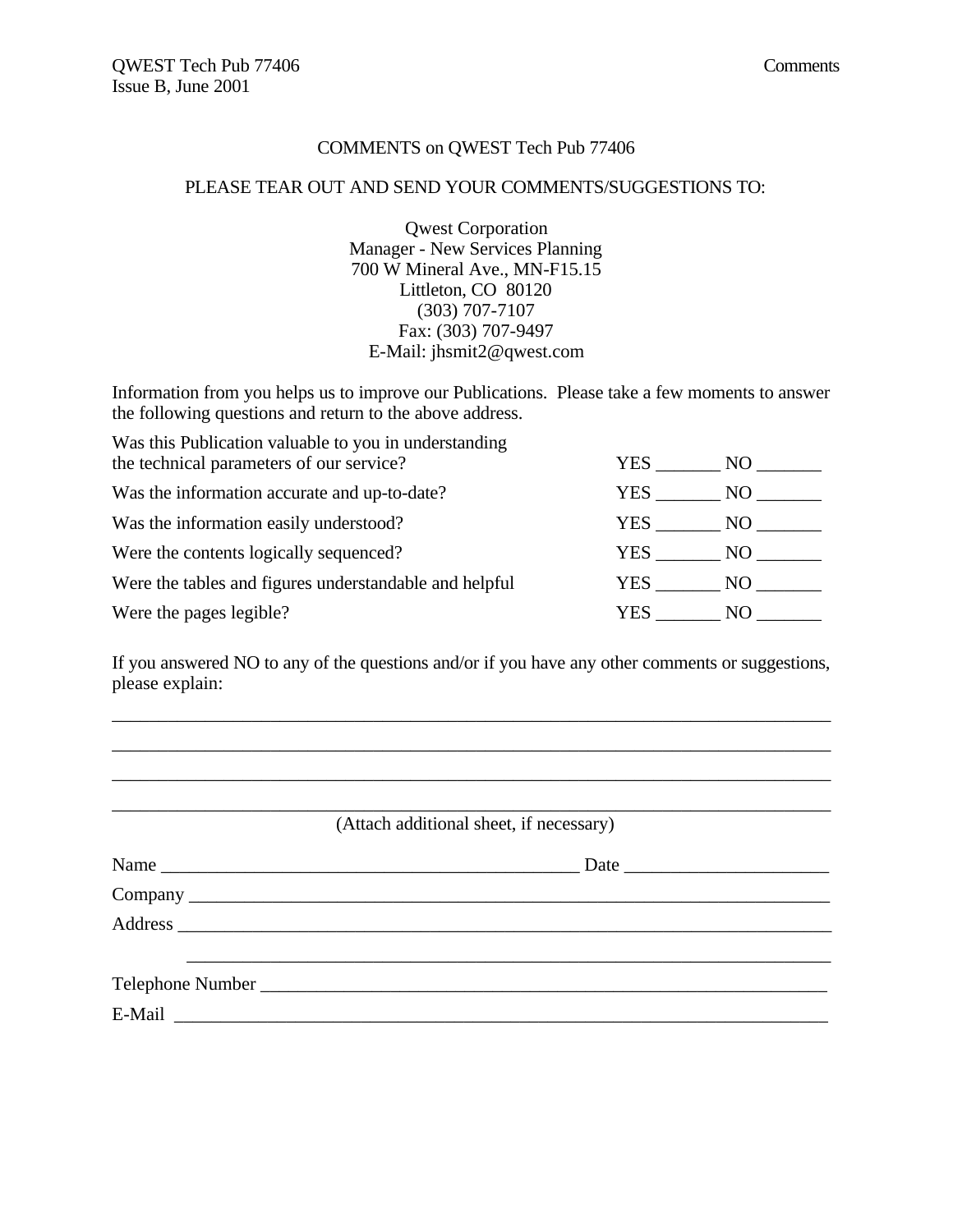# **Chapter and Section**

# Page

| 1.               |     |                                                          |
|------------------|-----|----------------------------------------------------------|
|                  | 1.1 |                                                          |
|                  | 1.2 |                                                          |
|                  | 1.3 |                                                          |
|                  |     | 1.3.1                                                    |
|                  |     | 1.3.2                                                    |
| 2.               |     |                                                          |
|                  | 2.1 |                                                          |
|                  | 2.2 |                                                          |
|                  | 2.3 |                                                          |
|                  | 2.4 |                                                          |
|                  | 2.5 |                                                          |
|                  | 2.6 |                                                          |
| 3.               |     |                                                          |
|                  | 3.1 |                                                          |
|                  | 3.2 |                                                          |
|                  | 3.3 |                                                          |
|                  | 3.4 |                                                          |
|                  | 3.5 |                                                          |
|                  | 3.6 |                                                          |
|                  | 3.8 |                                                          |
|                  | 3.8 | Valid Shared and Split Loop NC/NCI Code Combinations 3-5 |
| $\overline{4}$ . |     |                                                          |
|                  | 4.1 |                                                          |
|                  | 4.2 |                                                          |
| 5.               |     |                                                          |
|                  | 5.1 |                                                          |
|                  | 5.2 |                                                          |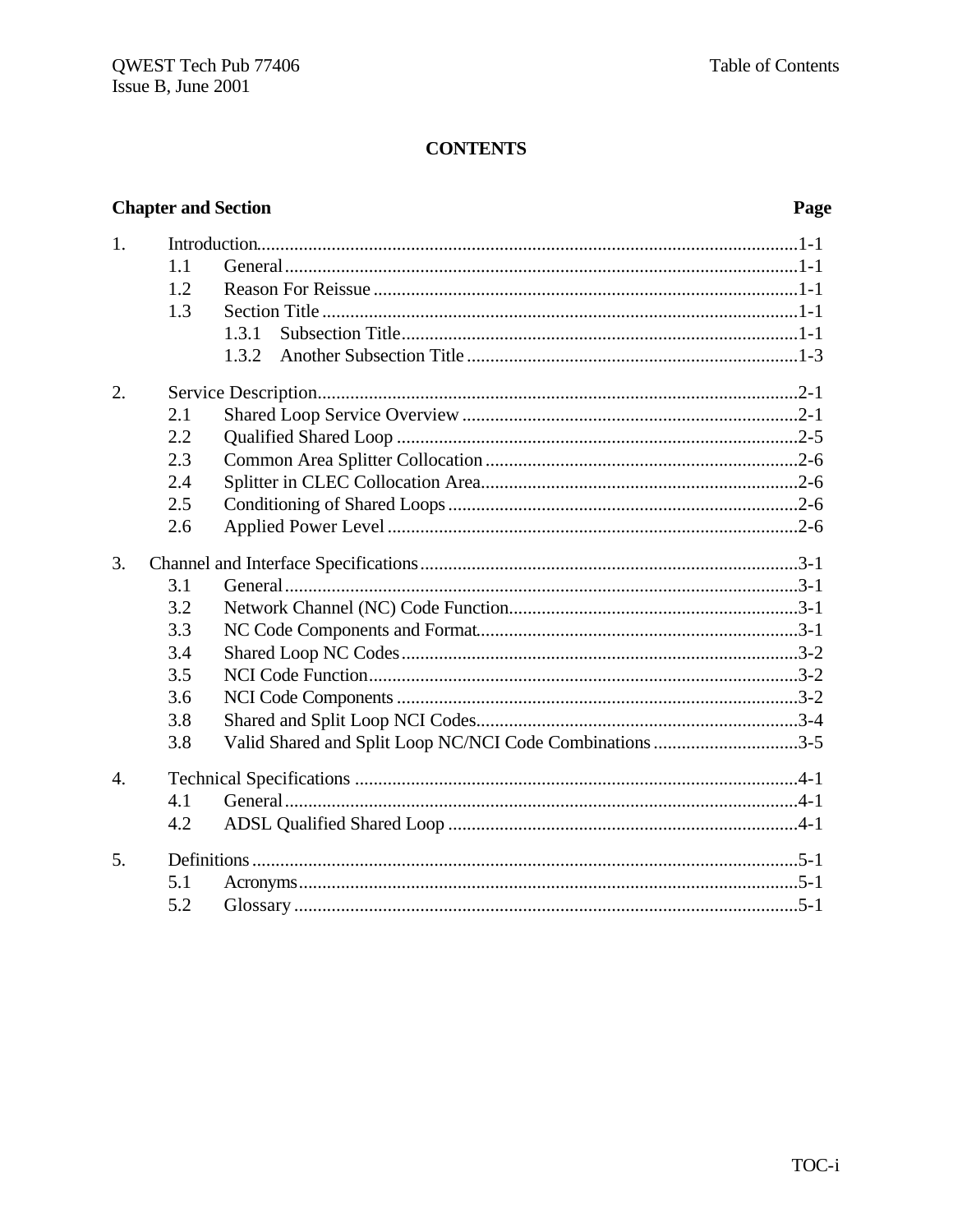### **CONTENTS (Continued)**

# **Chapter and Section Page** 6. References.....................................................................................................................6-1 6.1 American National Standards Institute Documents............................................6-1 6.2 Institute of Electrical and Electronics Engineers Publications...........................6-1 6.3 International Telecommunication Union Recommendations...............................6-1 6.4 QWEST Publications.........................................................................................6-1 6.5 Federal Communications Commission Documents............................................6-2 6.6 Telcordia Documents.........................................................................................6-2 6.7 Ordering Information.........................................................................................6-2 6.8 Trademarks........................................................................................................6-3 **Tables** 3-1 Available Shared Loop Network Channel Codes..........................................................3-1 3-2 Available Shared Loop Network Channel Interface Codes...........................................3-1 3-3 Available Shared Loop NC/NCI Code Combinations...................................................3-1 3-4 Valid Shared Loop NC/NCI Code Combinations..........................................................3-1 **Figures** 1-1 Shared Loop Concept Diagram..................................................................................... 1-2 2-1 Typical Line Sharing Arrangement............................................................................... 2-2 2-2 Typical Line Splitting Arrangement.............................................................................. 2-3 2-3 Typical Loop Splitting Arrangement............................................................................. 2-4 3-1 Format Structure for NC Codes.....................................................................................3-1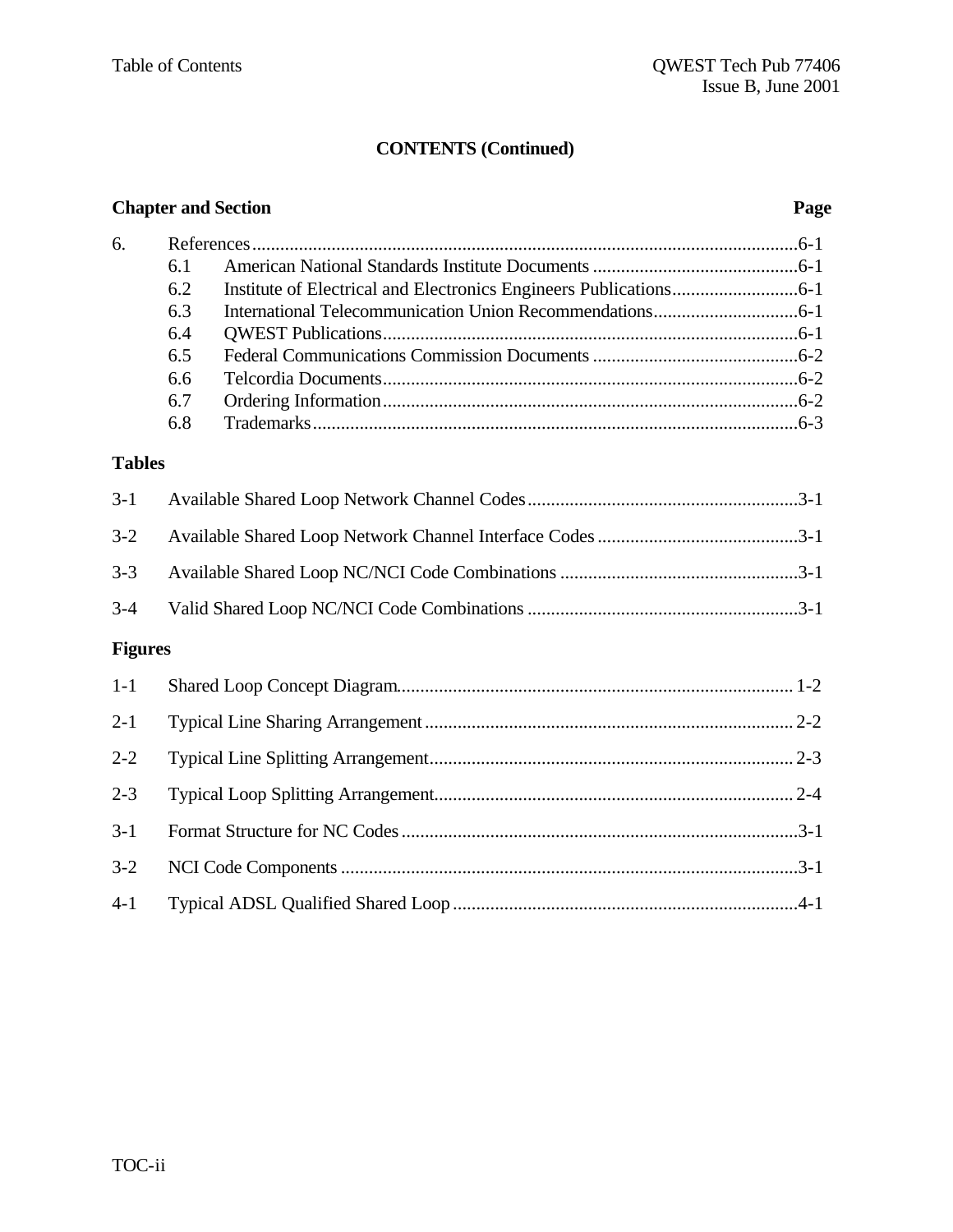# **Chapter and Section**

# Page

# **Figures**

|--|--|--|--|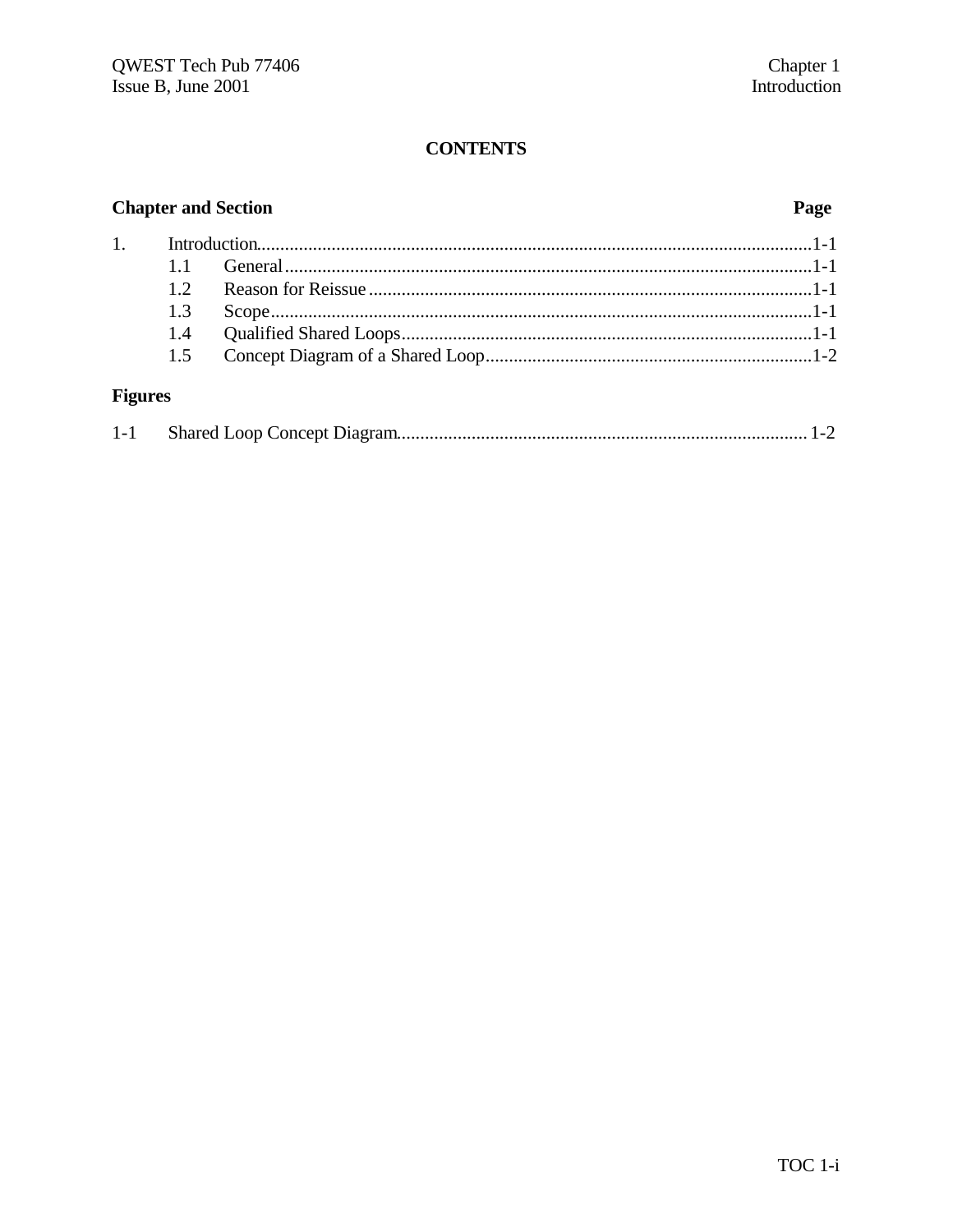#### **1. Introduction**

#### **1.1 General**

Technical Publication 77406 provides technical information for Interconnection – Shared Loop service from QWEST. Interconnection – Shared Loop provides a Competitive Local Exchange Carrier (CLEC) with the opportunity to offer advanced data services simultaneously with an existing end user's analog, voice-grade service (POTS (Plain Old Telephone Service)) on a single metallic loop by using the frequency range above the voice band. A POTS splitter separates the voice and data traffic and allows the loop to be used for simultaneous data transmission and POTS service. Interconnection -–Shared Loop from QWEST requires that the POTS service be provided to the end user by QWEST. Interconnection – Shared Loop may also be referred to as "Line Sharing" or the "High Frequency Spectrum Network Element" (HUNE).

#### **1.2 Reason for Reissue**

This is a new publication. If it is reissued, the reason will be noted in this paragraph.

### **1.3 Scope**

The intent of this document is to provide CLECs with a description of QWEST's Shared Loop, its operational characteristics and interfaces. QWEST has the responsibility for providing a shared loop as described in this and other referenced publications. CLECs have the responsibility to provide any xDSL services that are compatible with QWEST's POTS service. Such services are limited to ADSL, RADSL, and G.lite. In the future, additional services may be used by the CLEC to the extent those services are deemed acceptable for Line Sharing deployment under applicable FCC rules.

#### **1.4 Qualified Shared Loops**

A Qualified Shared Loop is a transmission path between a Central Office Network Interface (CO-NI), typically the MDF, in a QWEST serving Central Office and the Network Interface at the End User location that meets requirements specified below. The End User Network Interface (EU-NI) is typically a Network Interface Device, or NID. The NID divides the QWEST facility from the EU's customer installation, i.e., inside wiring and customer premises equipment.

The requirements for qualifying a loop for sharing are:

- Qualified for ADSL capabilities by a transmission modeling tool that calculates a specific high frequency loss based on facility records.
- A metallic loop typically no longer than 15,000 feet of 26-gauge copper or 18,000 feet of 24gauge copper. There is a possibility of mixed gauges.
- The EU customer must be fed by a metallic loop directly from the QWEST Central Office.
- The loop must not have any load coils on it.
- All bridge taps must be included in the total loop length.
- The sum of all bridged taps must not exceed 6,000 feet, with no individual bridged tap longer than 2,500 feet.
- Analog voice service (POTS) must be provided by QWEST.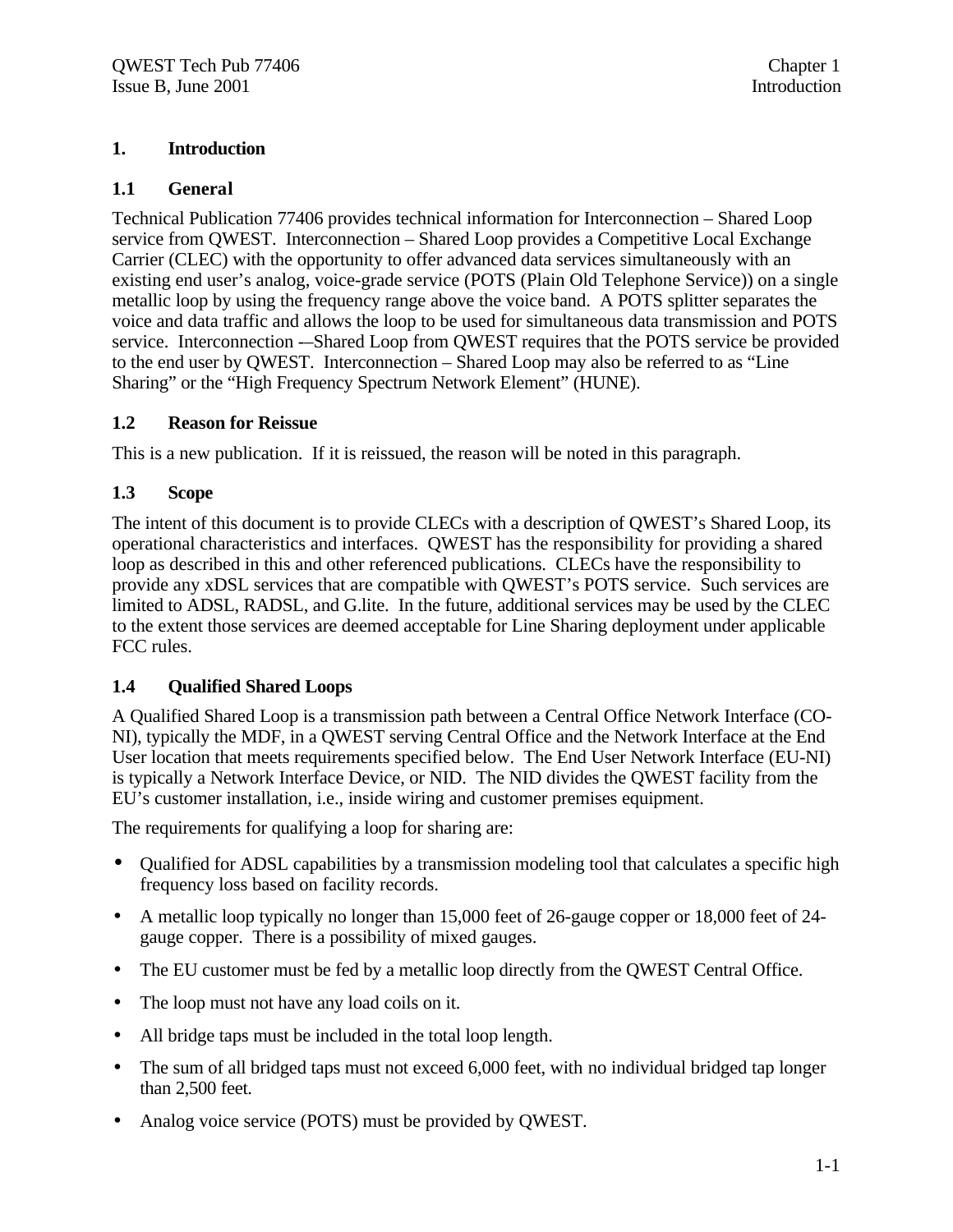• The loop must have a calculated insertion loss at 196 kHz with 135-Ohm termination, based on the design on record, equal to or less than 49 dB to qualify for line sharing.





Figure 1-1 shows a diagram of the connections for a Shared Loop.

**Figure 1-1** Shared Loop Concept Diagram

In Figure 1-1, the ILEC is QWEST. All origination equipment is located in the QWEST Central Office. The DSLAM (Digital Subscriber Line Access Multiplexer) is owned by the CLEC (Competitive Local Exchange Carrier). The POTS splitter can be located either in the CLEC collocation area or in QWEST common area, depending on agreements between QWEST and the CLEC. Voice service originates in the QWEST Class 5 switch and terminates on the POTS splitter. DSL service originates in the CLEC DSLAM and terminates on the POTS splitter. The combined voice and DSL originates at the output of the POTS splitter and terminates on the MDF (Main Distributing Frame) for cross-connection to the local loop serving the end user customer.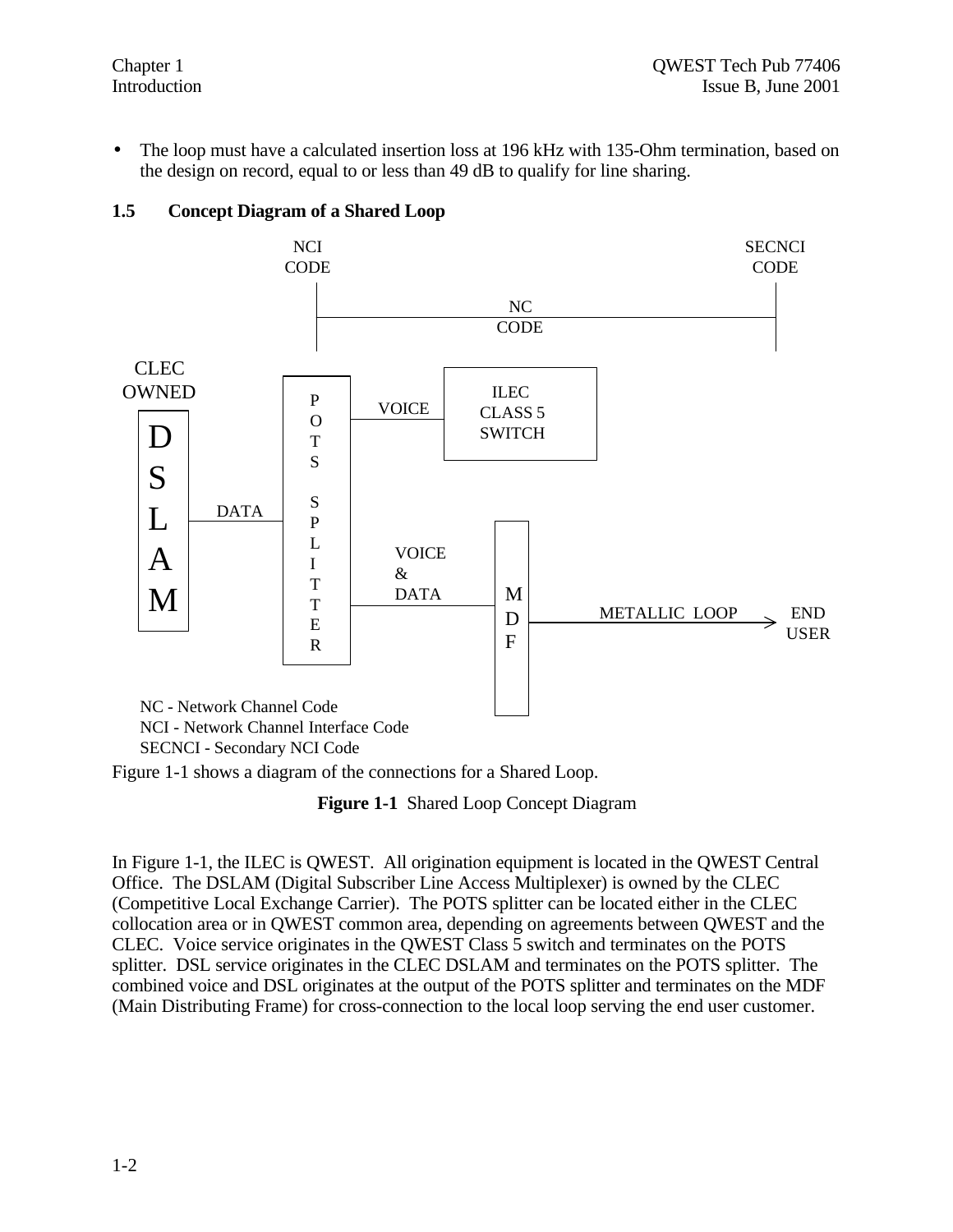# **Chapter and Section Page**

| 2. |     |         |
|----|-----|---------|
|    | 2.1 |         |
|    |     | $2 - 5$ |
|    |     |         |
|    | 2.4 |         |
|    | 2.5 |         |
|    |     |         |
|    |     |         |

# **Figures**

| $2 - 3$ |  |
|---------|--|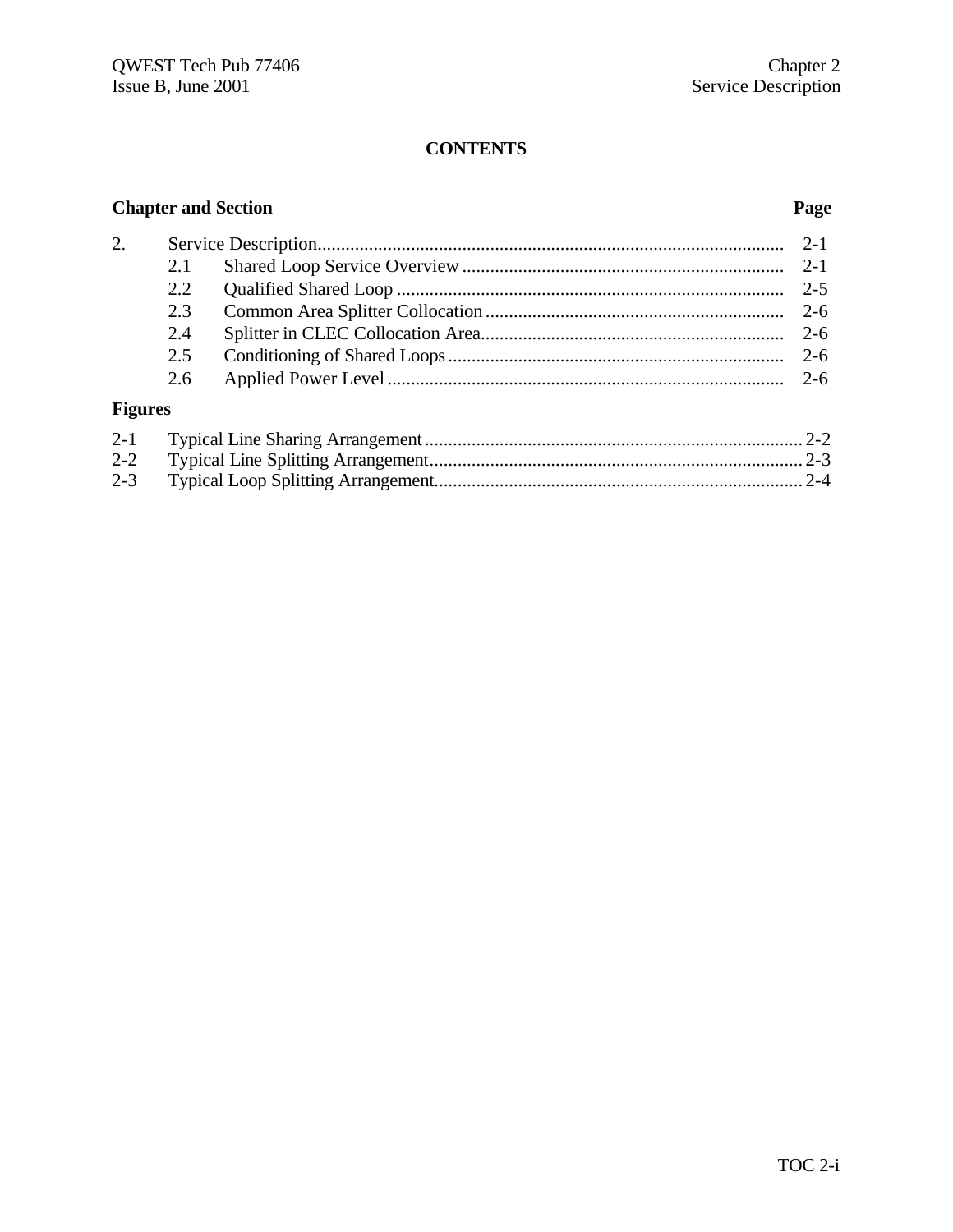#### **2. Service Description**

#### **2.1 Shared Loop Service Overview**

Interconnection – Shared Loop provides Competitive Local Exchange Carriers (CLEC) and Data Local Exchange Carriers (DLEC) with the opportunity to offer advanced data services simultaneously with an existing end user's analog voice-grade service (POTS (Plain Old Telephone Service)) on a single metallic loop by using the frequency range above the voice band on the metallic loop. A POTS splitter separates the voice and data traffic, allowing the loop to be used for simultaneous data transmission and POTS service. Interconnection -–Shared Loop from QWEST requires that the POTS service must be provided to the end user by QWEST. A variation of Loop Sharing called Loop Splitting enables a Qwest metallic loop to be shared by two coproviders: a POTS only service providing CLEC and a Data only providing DLEC. Interconnection – Shared Loop may also be referred to as "Line Sharing" or the "High Frequency Spectrum Network Element" (HUNE).

QWEST will provide the CLEC or DLEC with access to the frequency range above the voiceband on a metallic loop facility used to carry analog circuit-switched voiceband transmissions. CLEC or DLEC may use this access to provision any voice compatible xDSL technologies. Specifically permissible are ADSL, RADSL, G.lite and any other xDSL technology that is presumed to be acceptable for shared line deployment in accordance with FCC rules.

Line sharing: is defined as the situation that exists when the CLEC has access to the HUNE and provides xDSL services on a loop that also carries QWEST POTS.

Line Splitting: With this Shared Loop product a CLEC provides the POTS by utilizing the Unbundled Network Element-Platform (UNE-P). The advanced data service may be provided by the CLEC, or a DLEC chosen by the CLEC. Either the CLEC or the DLEC may provide the splitter.

Loop Splitting: is defined as the situation that exists when a DLEC has access to the HUNE and through a DLEC provided splitter, provides advanced digital services on a loop that also carries a POTS service that is not provided by Qwest.

The following figures illustrate typical, Line Sharing, Line Splitting, and Loop Splitting arrangements.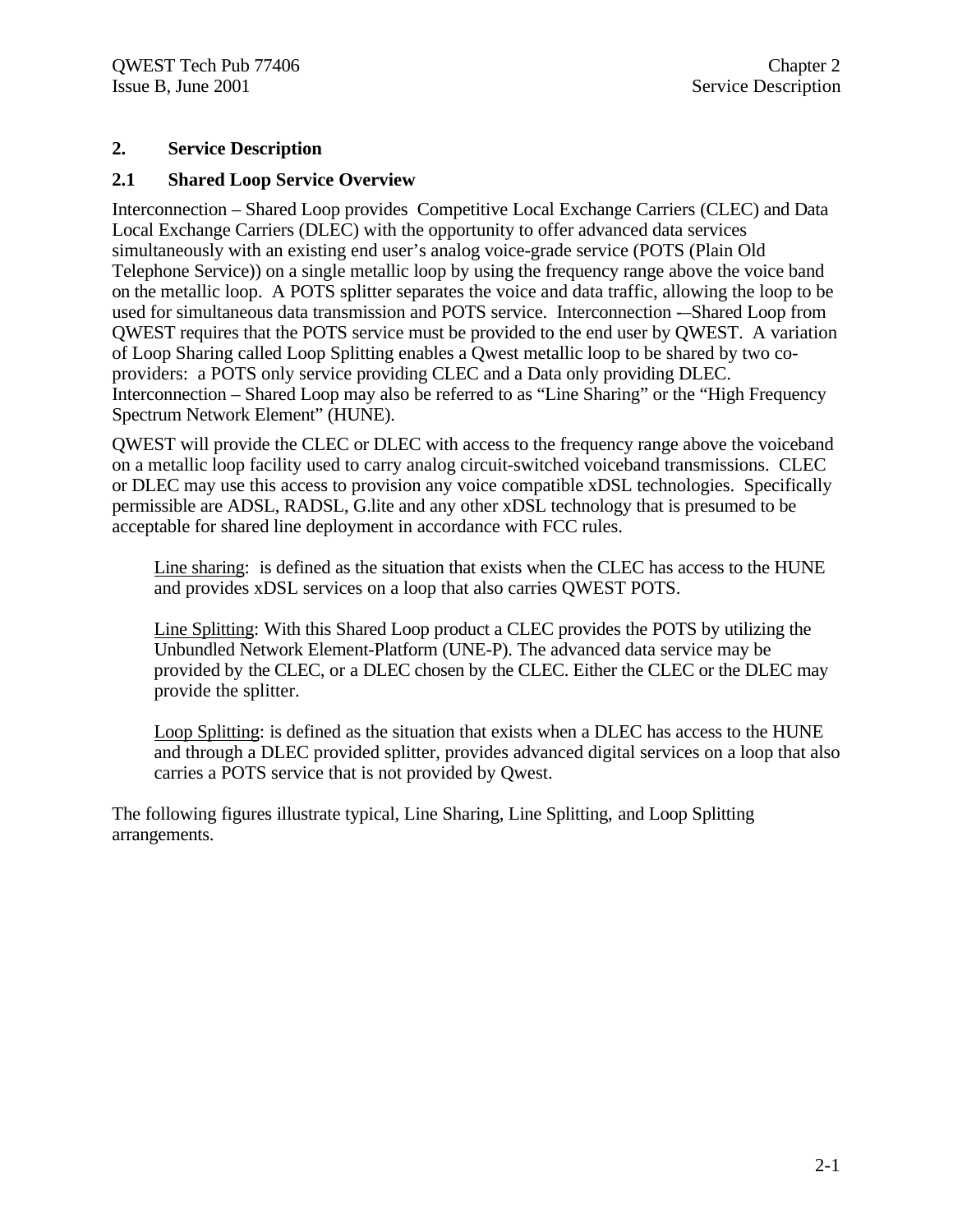

#### **LEGEND**

- **CLEC** Competitive Local Exchange Carrier
- **DF** Distribution Frame
- **DLEC** Data Local Exchange Carrier<br>**NC** Network Channel
- **NC** Network Channel<br>**NCI** Network Channel
- **Network Channel Interface**
- **NI** Network Interface
- **POTS** Plain Old Telephone Service

**Figure 2-1** Typical Line Sharing Arrangement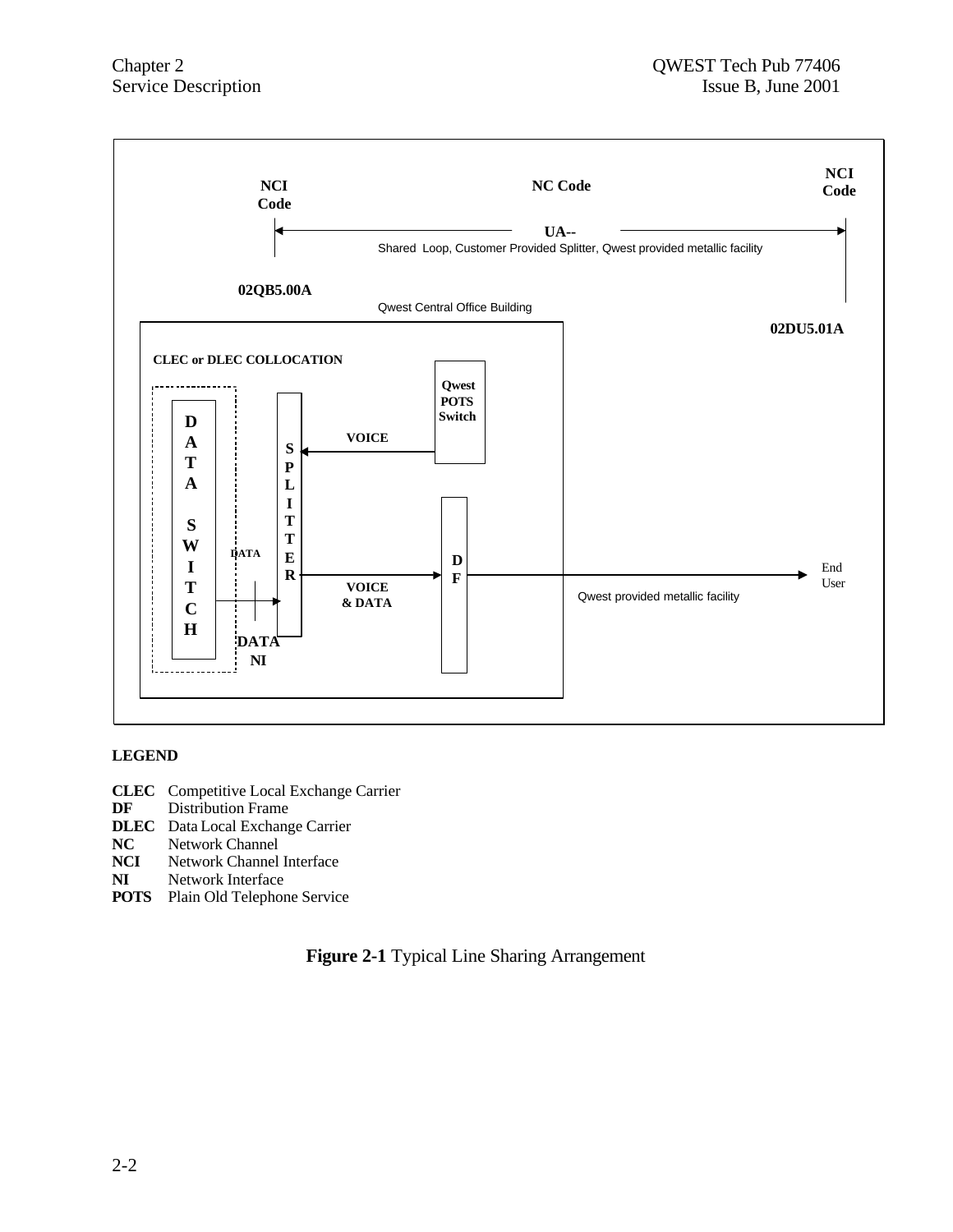

#### **LEGEND**

- **CLEC** Competitive Local Exchange Carrier
- **DF** Distribution Frame
- **DLEC** Data Local Exchange Carrier<br>**NC** Network Channel
- **Network Channel**
- **NCI** Network Channel Interface
- **NI** Network Interface
- **POTS** Plain Old Telephone Service
- **UNE-P** Unbundled Network Element-Platform

**Figure 2-2** Typical Line Splitting Arrangement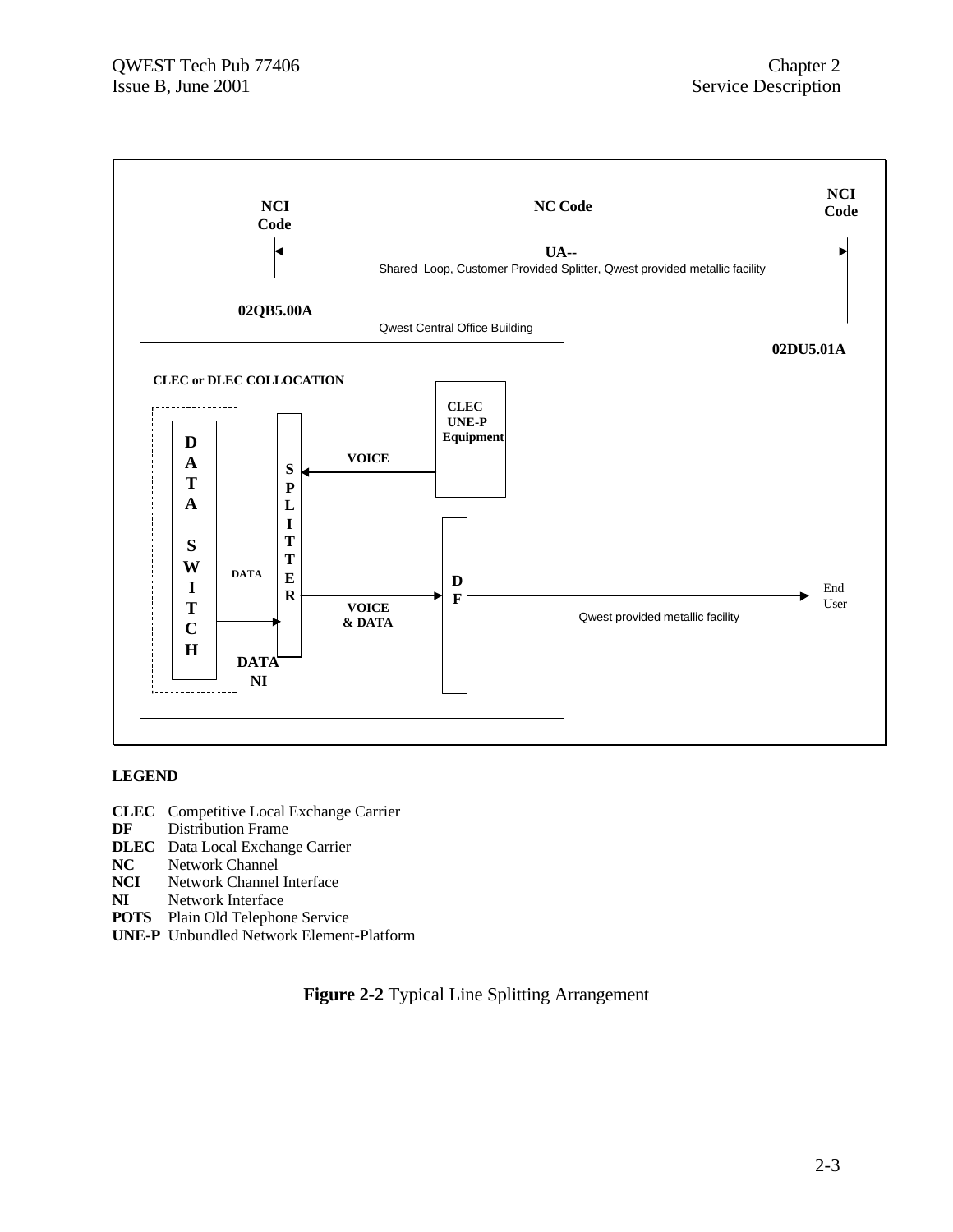

#### **LEGEND**

- **CLEC** Competitive Local Exchange Carrier<br>**DF** Distribution Frame
- **Distribution Frame**
- **DLEC** Data Local Exchange Carrier<br>**NC** Network Channel
- **NC** Network Channel<br>**NCI** Network Channel
- **Network Channel Interface**
- **NI** Network Interface
- **POTS** Plain Old Telephone Service

**Figure 2-3** Typical Loop Splitting Arrangement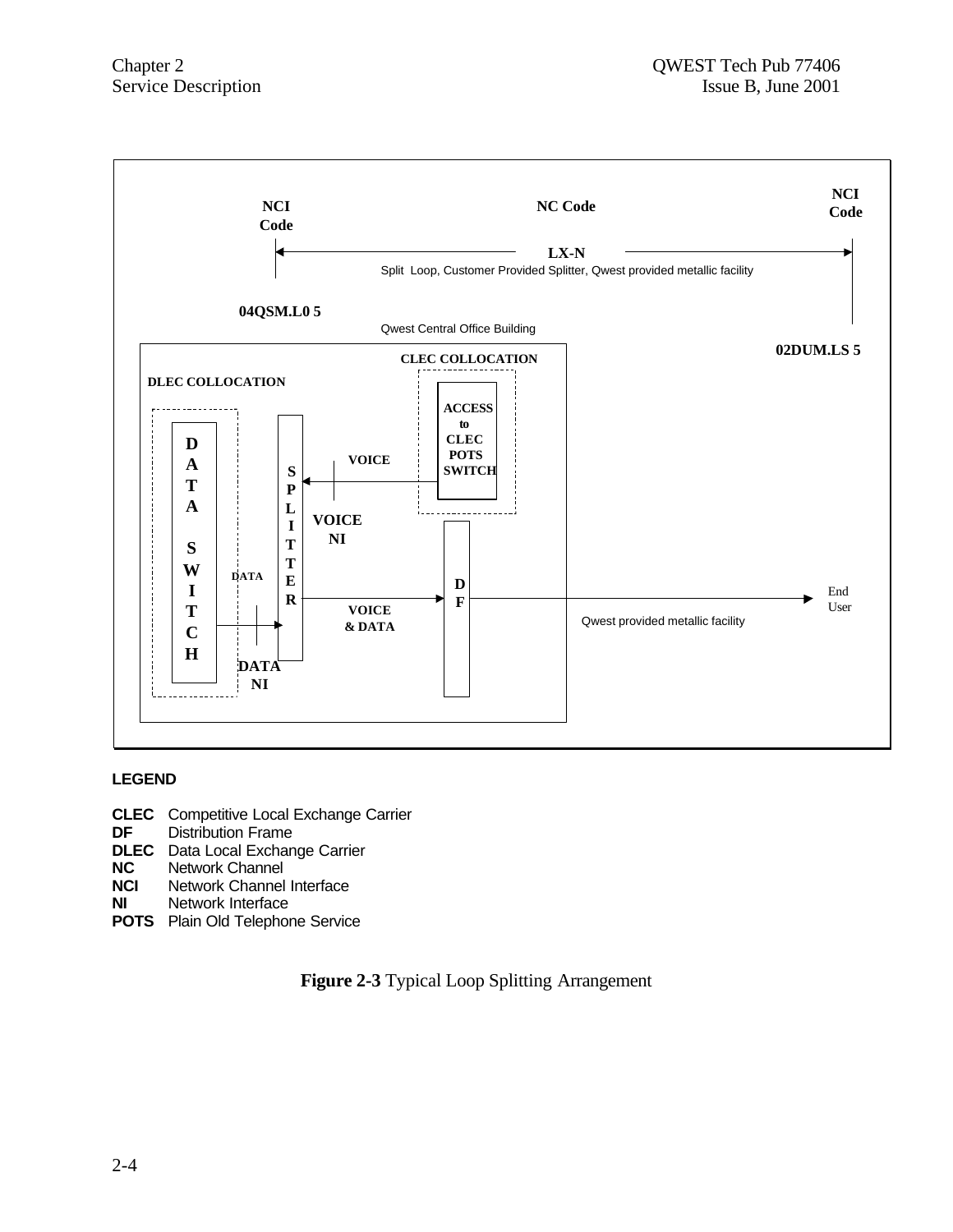A CLEC or DLEC must have a POTS splitter installed in the central office that serves the end-user of the loop. The POTS splitter can exist in the QWEST CO in either a Common Area Splitter Collocation area or in the CLEC's own collocation area. The POTS splitter must meet the requirements for central office equipment collocation set by the FCC in its March 31, 1999 order in CC Docket No. 98-147. In addition, the CLEC must provide the end-user with, and is responsible for the installation of, a splitter, filter(s) and/or other equipment necessary for the end-user to receive separate voice and data services across the loop. The POTS splitter will be appropriately hard wired or pre-wired so that QWEST is required to inventory no more than two points of termination.

# **2.2 Qualified Shared Loop**

The CLEC initially will use QWEST's existing pre-qualification functionality and order processes to pre-qualify lines and order the HUNE. The CLEC will determine, in its sole discretion and at its risk, whether to order the HUNE across any specific loop.

A Qualified Shared Loop is a metallic transmission path between a Central Office Network Interface (CO-NI), typically the MDF, in a QWEST serving Central Office and the Network Interface at the End User location that meets requirements specified below. The End User Network Interface (EU-NI) is typically a Network Interface Device, or NID. The NID divides the QWEST facility from the EU's customer installation, i.e., inside wiring and customer premises equipment. This metallic path meets qualification parameters as calculated from the loop design on record. A CLEC gains access to these unbundled services at the QWEST CO through established Physical or Virtual Collocation arrangements.

QWEST cannot ensure that typical xDSL interfering signals, e.g., T1-repeatered lines or BRI ISDN lines, are not or will not be in the same or adjacent cable binder groups as a Qualified Shared Loop. End user locations served by loop facilities that are not able to be qualified for xDSL (i.e., Digital Loop Carrier loops) will not be a candidate for a Shared Loop.

The requirements for qualifying a loop for line sharing are:

- A metallic loop typically no longer than 15,000 feet of 26-gauge copper or 18,000 feet of 24 gauge copper. There is a possibility of mixed gauges.
- The EU customer must be fed by a metallic loop directly from the QWEST Central Office.
- The loop must not have any load coils on it.
- All bridge taps must be included in the total loop length.
- The sum of all bridged taps must not exceed 6,000 feet, with no individual bridged tap longer than 2,500 feet.
- Analog voice service (POTS) must be provided by QWEST or another CLEC.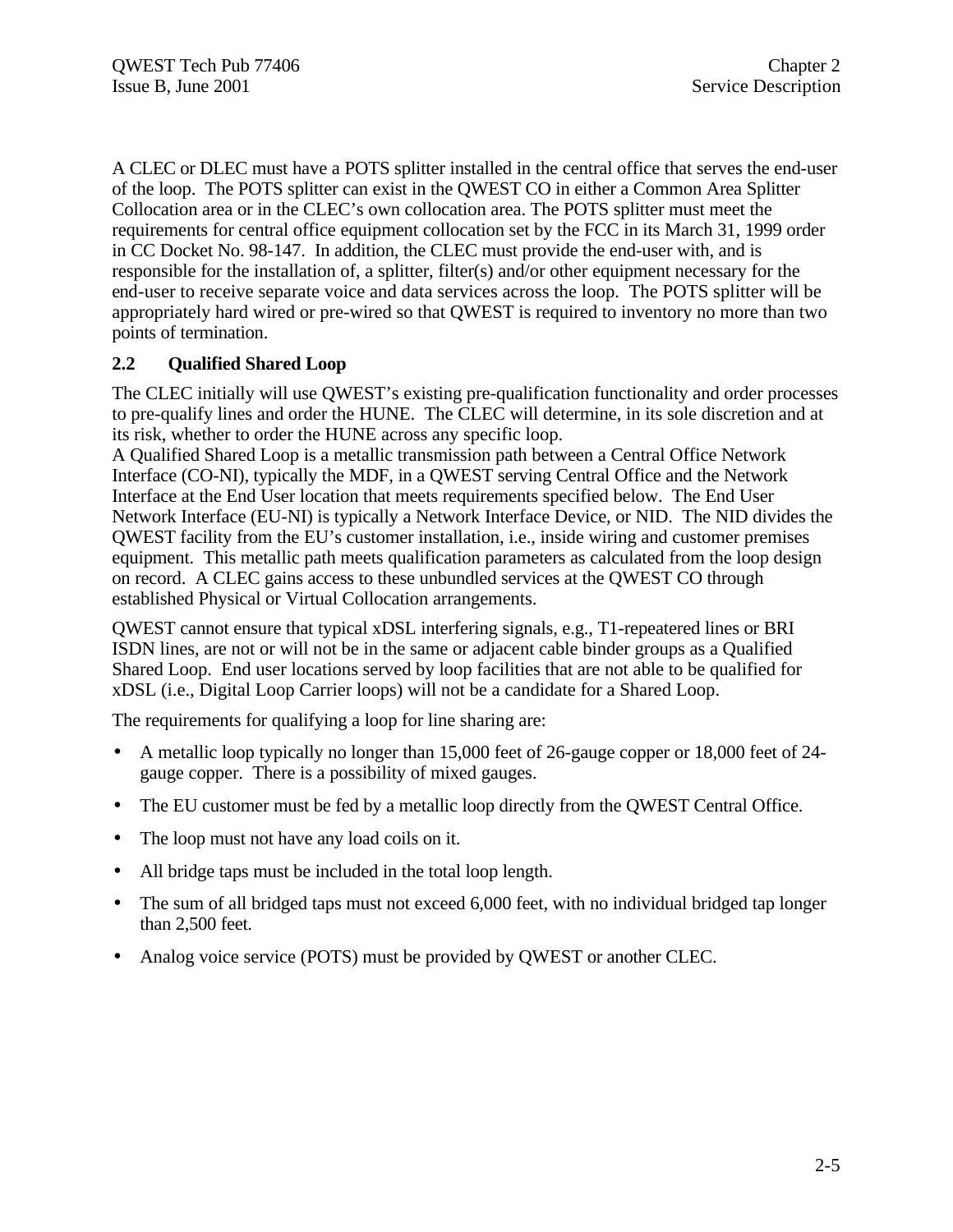### **2.3 Common Area Splitter Collocation**

A CLEC may place POTS splitters in QWEST central offices via Common Area Splitter Collocation. In this scenario, a CLEC will have the option to either purchase the POTS splitter of its choosing or to have QWEST purchase the POTS splitter on the CLEC's behalf subject to full reimbursement. The CLEC will lease the POTS splitter to QWEST at no cost. Subject to agreed to or ordered pricing, QWEST will install and maintain the POTS splitter in the central office. QWEST will install the POTS splitter in one of three locations in the central office:

- 1. In a relay rack as close to the CLEC DS0 termination points as possible;
- 2. Where an intermediate frame is used, on that frame; or
- 3. Where options 1 or 2 are not available, or in central offices with network access line counts of less than 10,000, on the main distribution frame or in some other appropriate location, which may include an existing QWEST relay rack or bay.

### **2.4 Splitter in CLEC Collocation Area**

A CLEC may, at its option, place the POTS splitters in its own collocation area. QWEST will reclassify TIE cables, re-stencil framing, and perform any related work required to provision line sharing.

#### **2.5 Conditioning of Shared Loops**

CLECs are able to request conditioning of Shared Loops. QWEST will perform requested conditioning, including de-loading and removal of bridged taps, unless QWEST demonstrates in advance that conditioning the Shared Loop will significantly degrade the end user's analog voice service.

#### **2.6 Applied Power Level**

The applied power level of any transmitted signal must comply with American National Standards Institute (ANSI) specifications T1.401-1993 and Bellcore's Generic Requirements 1089-CORE, *Electromagnetic compatibility and Electrical Safety Generic Criteria for Network Telecommunications Equipment*. Continuous idle-state voltages applied to the CO-NI and EU-NI must fall within the range of 0 to 105 volts DC with respect to ground potential.

The transmitted signal must be one that complies with the ANSI, Spectral Compatibility Standard T1.417, *Spectrum Management for Loop Transmission Systems*.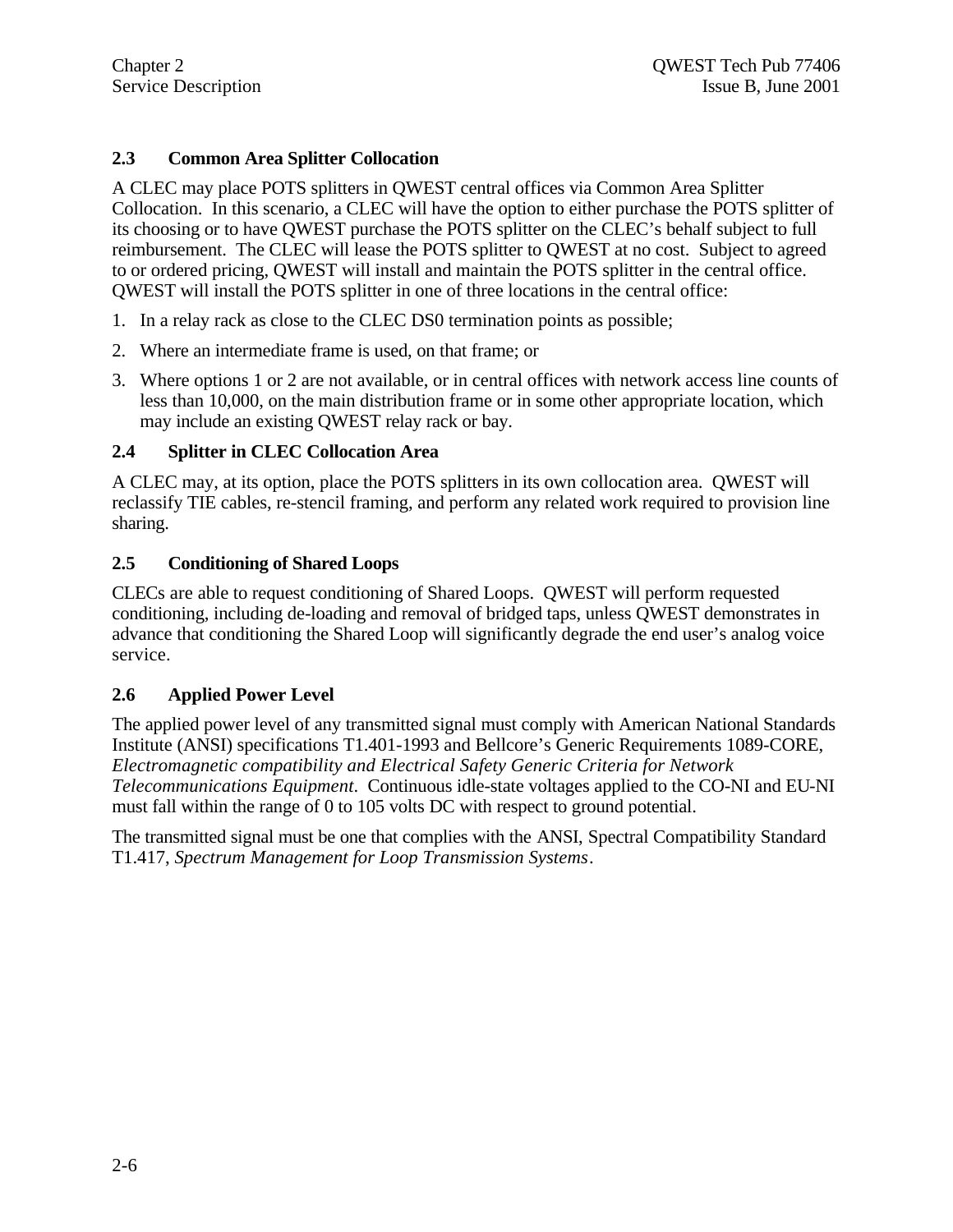|               | <b>Chapter and Section</b><br>Page |  |  |
|---------------|------------------------------------|--|--|
| 3.            |                                    |  |  |
|               | 3.1                                |  |  |
|               | 3.2                                |  |  |
|               | 3.3                                |  |  |
|               | 3.4                                |  |  |
|               | 3.5                                |  |  |
|               | 3.6                                |  |  |
|               | 3.8                                |  |  |
|               | <b>Figures</b>                     |  |  |
| $3-1$         |                                    |  |  |
| $3 - 2$       |                                    |  |  |
| <b>Tables</b> |                                    |  |  |
| $3 - 1$       |                                    |  |  |
| $3-2$         |                                    |  |  |
| $3 - 3$       |                                    |  |  |
| $3 - 4$       |                                    |  |  |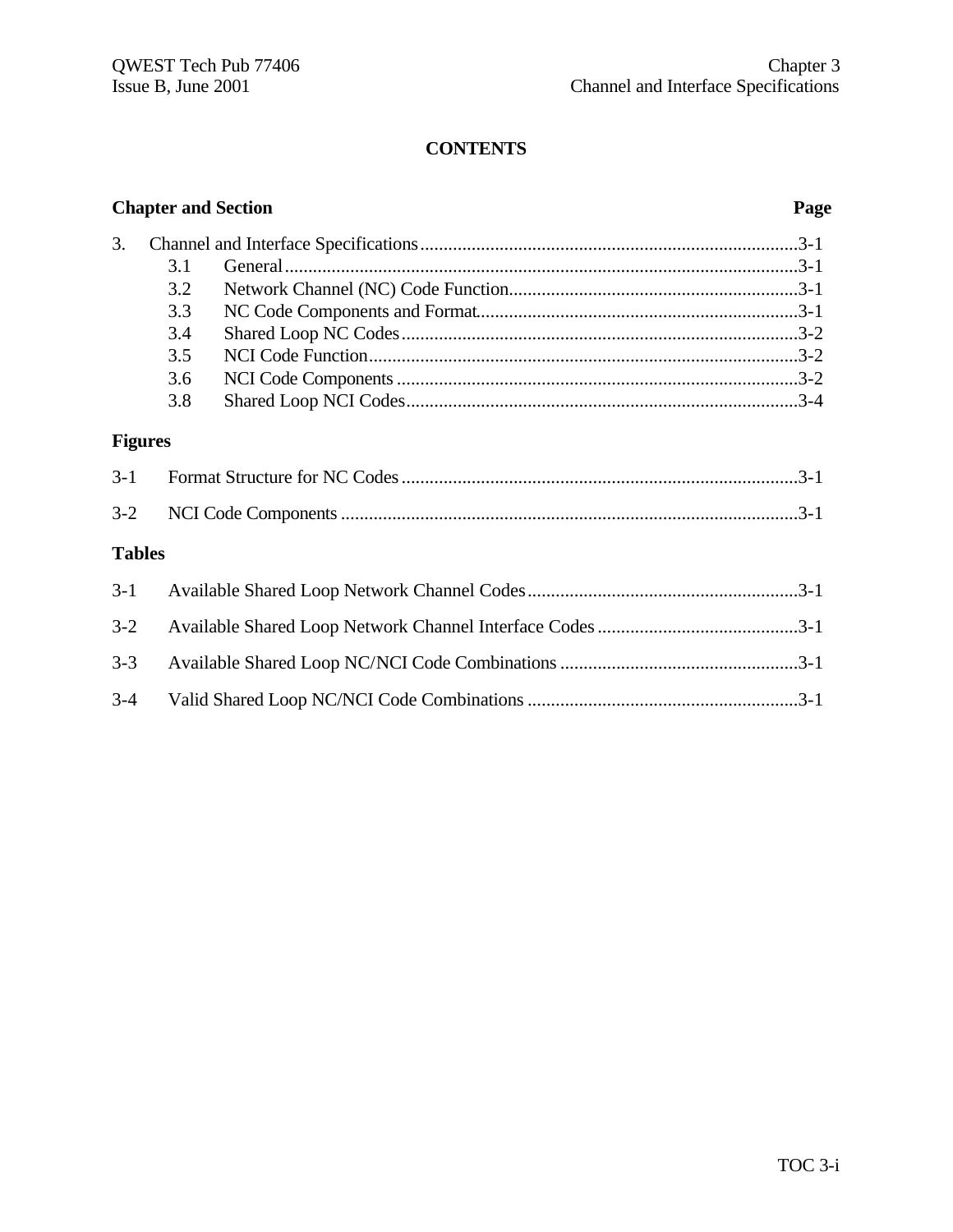#### **3. Channel and Interface Specifications**

#### **3.1 General**

Network Channel (NC) codes describe, in standard format, the characteristics of the service channel. Network Channel Interface (NCI) codes describe the physical and electrical characteristics of the Network Interface (NI). *Industry Support Interface (ISI); NC/NCI Code Dictionary*, Bellcore Special Report SR-STS-000307 fully describes these coding schemes.

#### **3.2 Network Channel (NC) Code Function**

Service considerations are encoded into NC codes. The Carrier or End-User specifies the NC Code to advise QWEST of the required service connection of the channel and of any applicable Central Office (CO) functions.

#### **3.3 NC Code Components and Format**

An NC code is a four-character code with two data elements:

- Channel Code
- Optional Feature Code

Figure 3-1 illustrates NC code format.

|  | Network Channel Code |  |
|--|----------------------|--|
|--|----------------------|--|

| Data Element              | Channel Code |        | Optional Feature Code |
|---------------------------|--------------|--------|-----------------------|
| <b>Character Position</b> |              |        |                       |
| Character Key             |              | X or - | X ∩r -                |

 $X =$  Alphanumeric

 $-$  = Hyphen

**Figure 3-1** Format Structure for NC Codes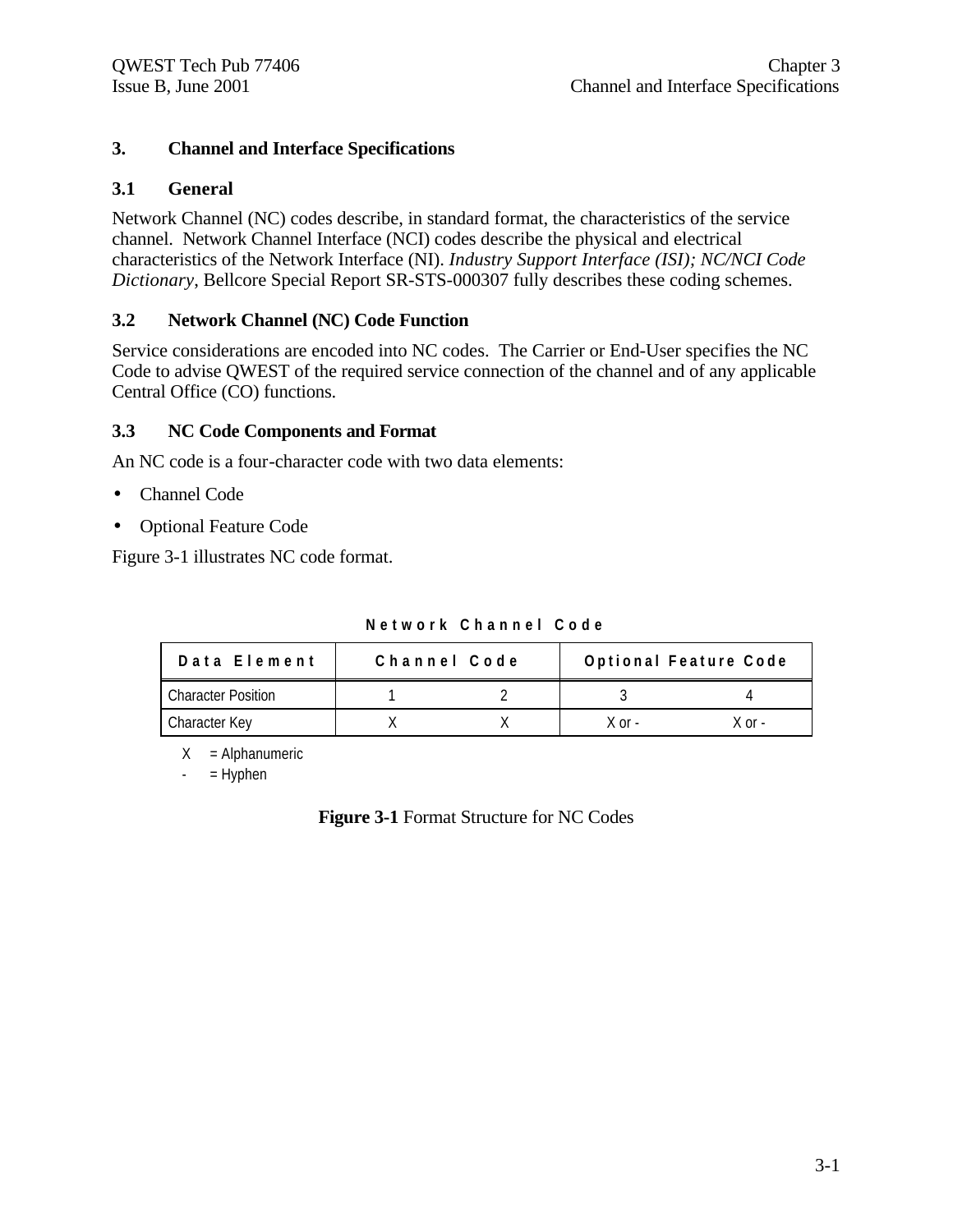The **Channel Code** (character positions 1 and 2) is a two character alpha or alphanumeric code that describes the channel service in an abbreviated form. The channel code will frequently, but not always, be the service code of special service circuits or the transmission grade of message trunk circuits. The NC channel code field is always filled.

The **Optional Feature Code** (character positions 3 and 4) is a two character alpha or alphanumeric or hyphen code that represents the option codes available for each channel code. Varying combinations of this code will allow the customer to enhance the technical performance of the requested channel, or to further identify the type of service. It can also specify options such as data conditioning, bridging, etc. The NC optional code field is always filled.

#### **3.4 Shared and Split Loop NC Codes**

For Interconnection – Split Loop channels, the first two characters are LX. The third character is a hyphen to denote no additional service features, the fourth character is an N to denote that the metallic portion of the facility contains no loading coils.

For Interconnection – Shared Loop channels, the first two characters are UA. The third and fourth characters are hyphens to denote no additional service features.

Table 3-1 contains the available NC codes for Shared and Split Loop channels.

| <b>Network Channel</b><br>Code | <b>Description</b>                                                                                                                                      |
|--------------------------------|---------------------------------------------------------------------------------------------------------------------------------------------------------|
|                                | <b>Line Shared Loop</b>                                                                                                                                 |
| LX-N                           | Dedicated Facility (without equipment), Metallic portion of facility contains no loading coils                                                          |
| $U$ A - -                      | Line Shared Loop; xDSL capable facility, shared with an existing Qwest, Plain Old<br>Telephone Service (POTS), Customer (Co-Provider) Provided Splitter |

#### **Table 3-1** Available Shared and Split Loop Network Channel Codes

#### **3.5 NCI Code Function**

The NCI code is an encoded representation used to identify five interface elements located at a Point Of Termination (POT) at the CO or at the EU's location. The interface elements are physical conductors, protocol, impedance, protocol options and Transmission Level Points (TLPs). Only the first four components are used for Unbundled Loop service.

#### **3.6 NCI Code Components**

An NCI Code has four components as shown in Figure 3-2: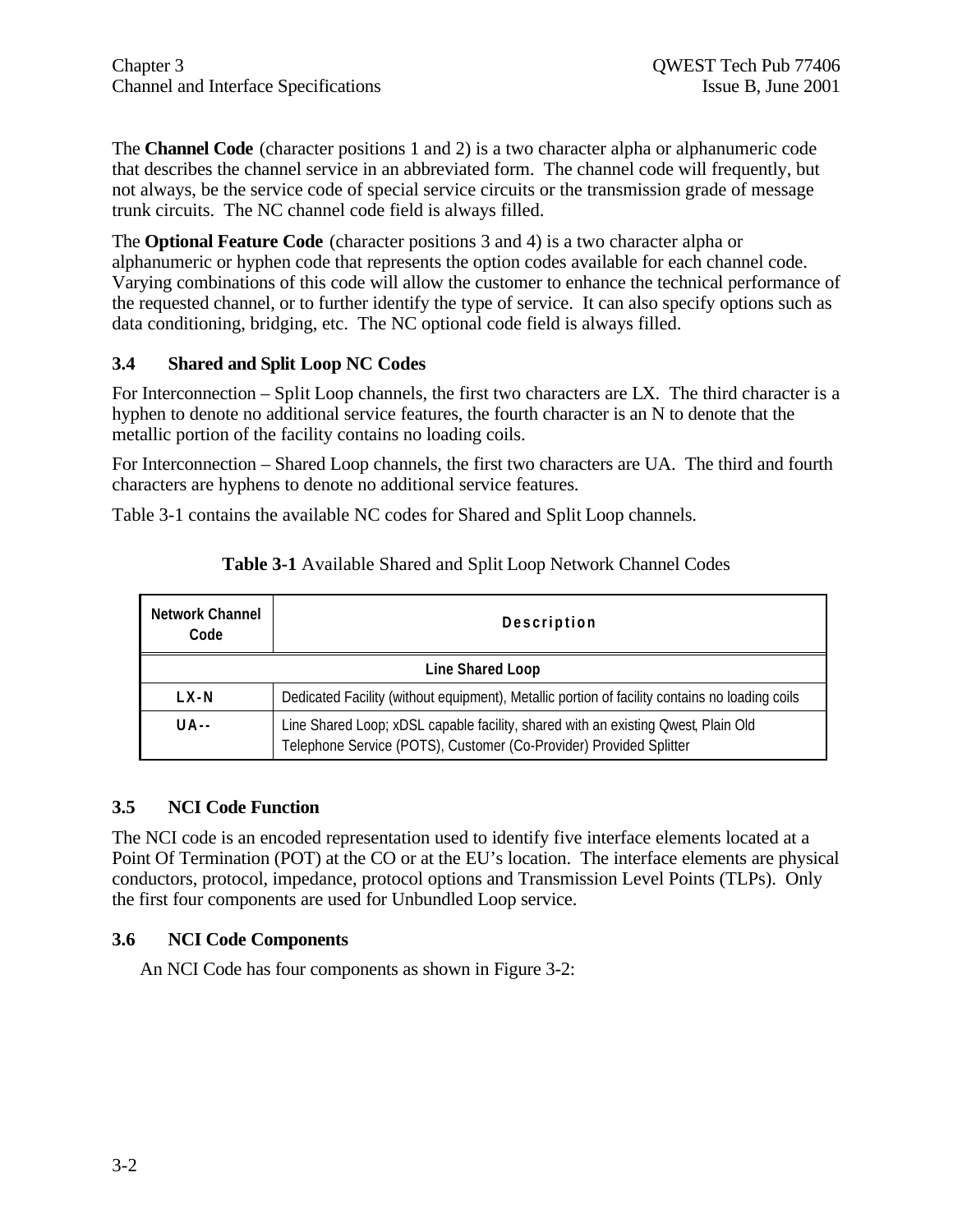

**Figure 3-2** NCI Code Components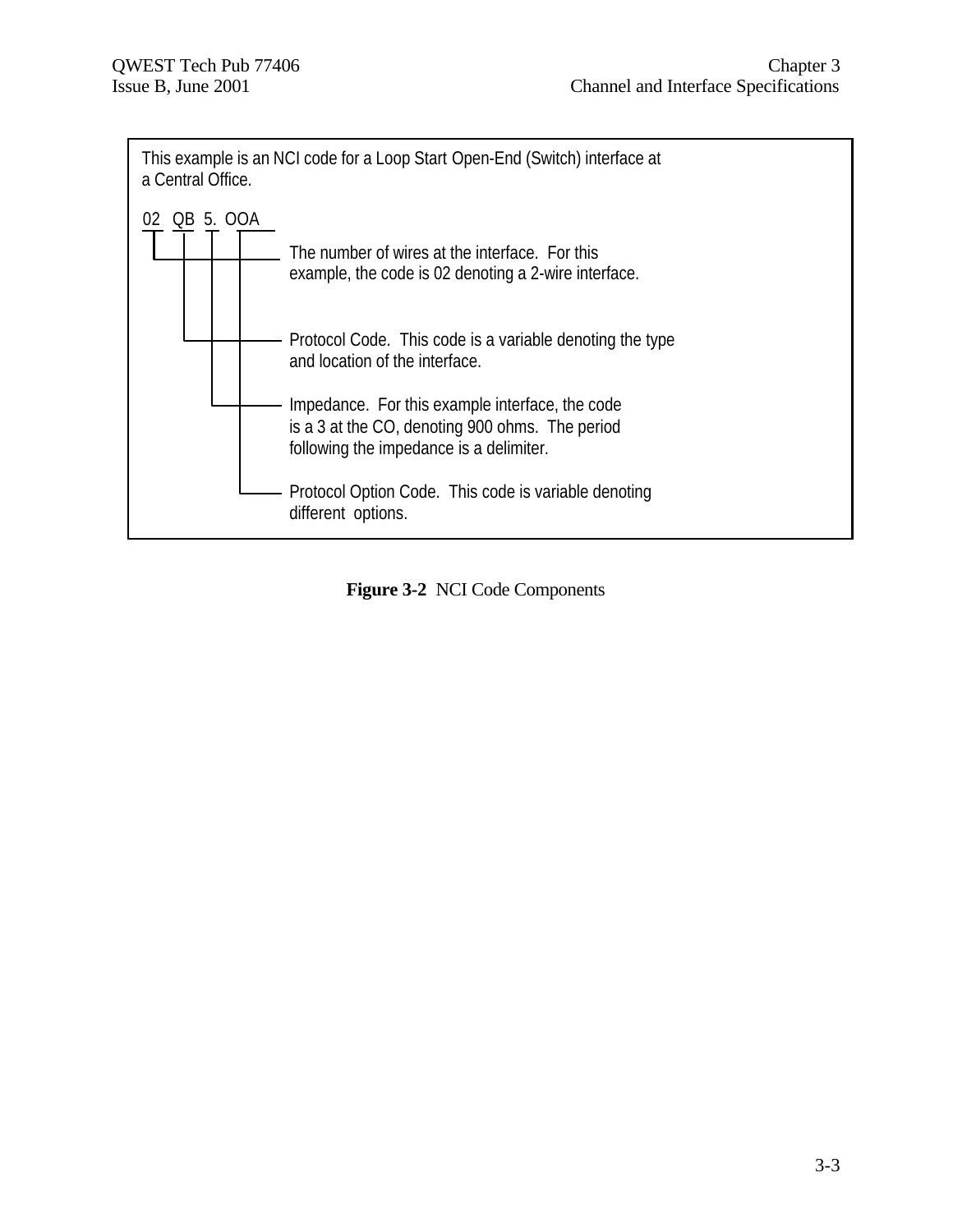# **3.8 Shared and Split Loop NCI Codes**

Table 3-3 shows the currently available NCI codes for Shared and Split Loops.

**Table 3-3** Available Shared and Split Loop Network Channel Interface Codes

| <b>Network Channel</b><br><b>Interface Codes</b> | Description                                                                                                                                                                                |  |
|--------------------------------------------------|--------------------------------------------------------------------------------------------------------------------------------------------------------------------------------------------|--|
|                                                  | <b>OWEST CO Interfaces</b>                                                                                                                                                                 |  |
| 020B5.00A                                        | Manual Cross-Connect Termination with no Subrating capability, ADSL, Asymmetrical<br>Digital Subscriber Loop using Discrete Multi-Tone (DMT) per ANSI T1.413                               |  |
| 020B5.00C                                        | Manual Cross-Connect Termination with no Subrating capability, ADSL, Asymmetrical<br>Digital Subscriber Loop using Carrierless Amplitude Phase Modulation (CAP)                            |  |
| 04QSM.L05                                        | Line sharing, customer provides the CO-based splitter function. This NCI represents<br>two Points of Termination. Loop Start Signaling and Spectrum Management Class 5<br>per ANSI T1.417. |  |
| End-User Interfaces                              |                                                                                                                                                                                            |  |
| 02DUM.LS5                                        | Digital Access, Loop Start Signal and High Frequency Portion with Spectrum<br>Management Class 5 per ANSI T1.417.                                                                          |  |
| 02DU5.01A                                        | Digital Access, One POTS Channel with ADSL, Asymmetrical Digital Subscriber Loop<br>using Discrete Multi-Tone (DMT) per ANSI T1.413                                                        |  |
| 02DU5.01C                                        | Digital Access, One POTS Channel with ADSL, Asymmetrical Digital Subscriber Loop<br>using Carrierless Amplitude Phase Modulation (CAP)                                                     |  |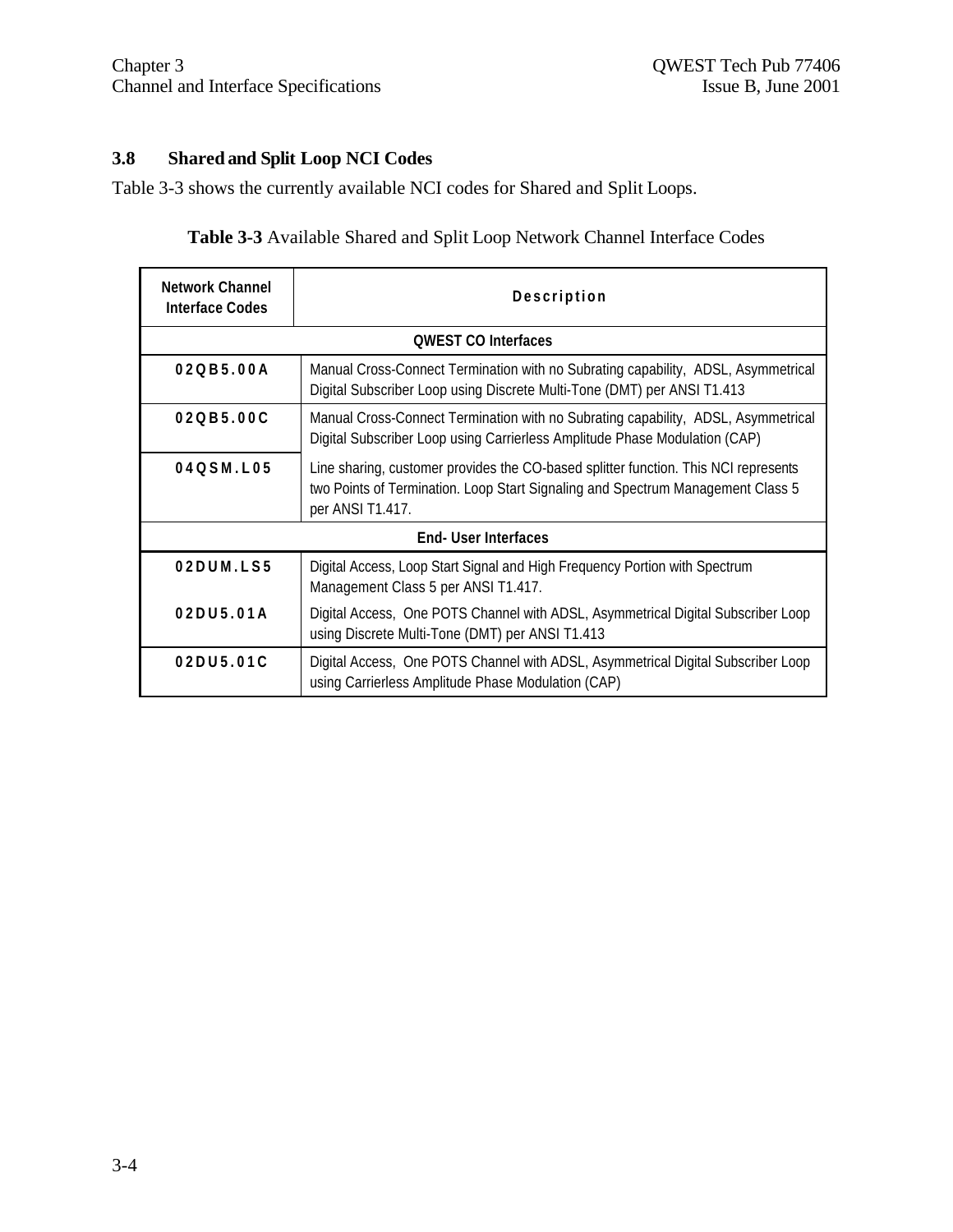# 3.9 Valid Shared and Split Loop NC/NCI Code Combinations

Table 3-4 shows the currently available NC/NCI Code Combinations used to order Shared Loops.

|             | <b>NCI Code</b>       |                          |                                                                                                 |
|-------------|-----------------------|--------------------------|-------------------------------------------------------------------------------------------------|
| NC.<br>Code | <b>OWEST</b><br>CO-NI | End-User<br><b>EU-NI</b> | Channel<br>Description                                                                          |
|             |                       |                          |                                                                                                 |
| $L X - N$   | 040SM.L05             | 02DUM.LS5                | Line Split Loop; Co-Provider Furnishes Splitter, Spectrum<br>Management Class 5 per ANSI T1.417 |
| $U$ A - -   | 020B5.00A             | 02DU5.01A                | Line Shared Loop; Co-Provider Furnishes Splitter, DMT<br>type ADSL                              |
| UA--        | 020B5.00C             | 02DU5.01C                | Line Shared Loop; Co-Provider Furnishes Splitter, CAP type<br><b>ADSL</b>                       |

# **Table 3-4:** Valid Shared and Split Loop NC/NCI Code Combinations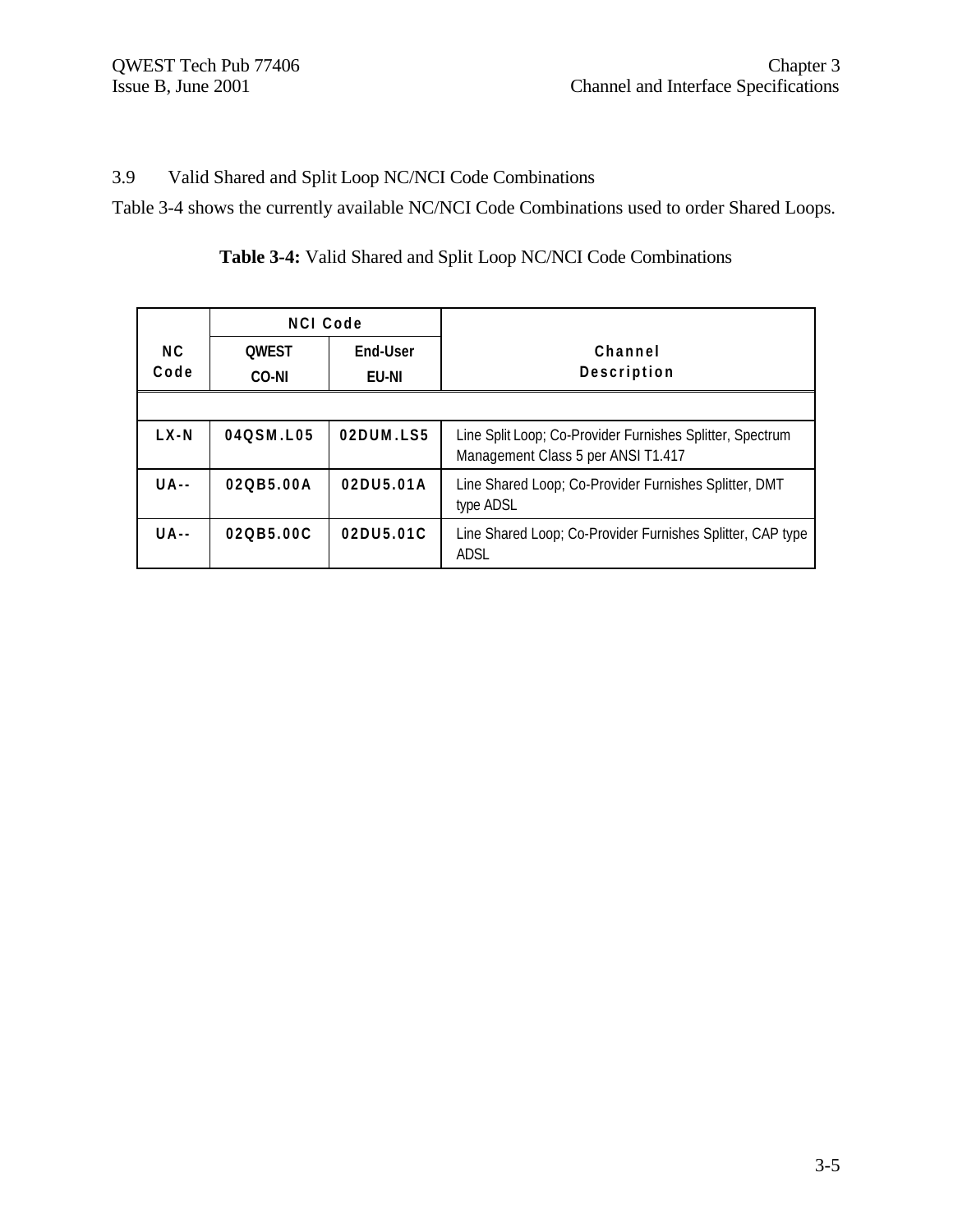|                | Page<br><b>Chapter and Section</b> |  |  |
|----------------|------------------------------------|--|--|
|                |                                    |  |  |
|                |                                    |  |  |
| <b>Figures</b> |                                    |  |  |
|                |                                    |  |  |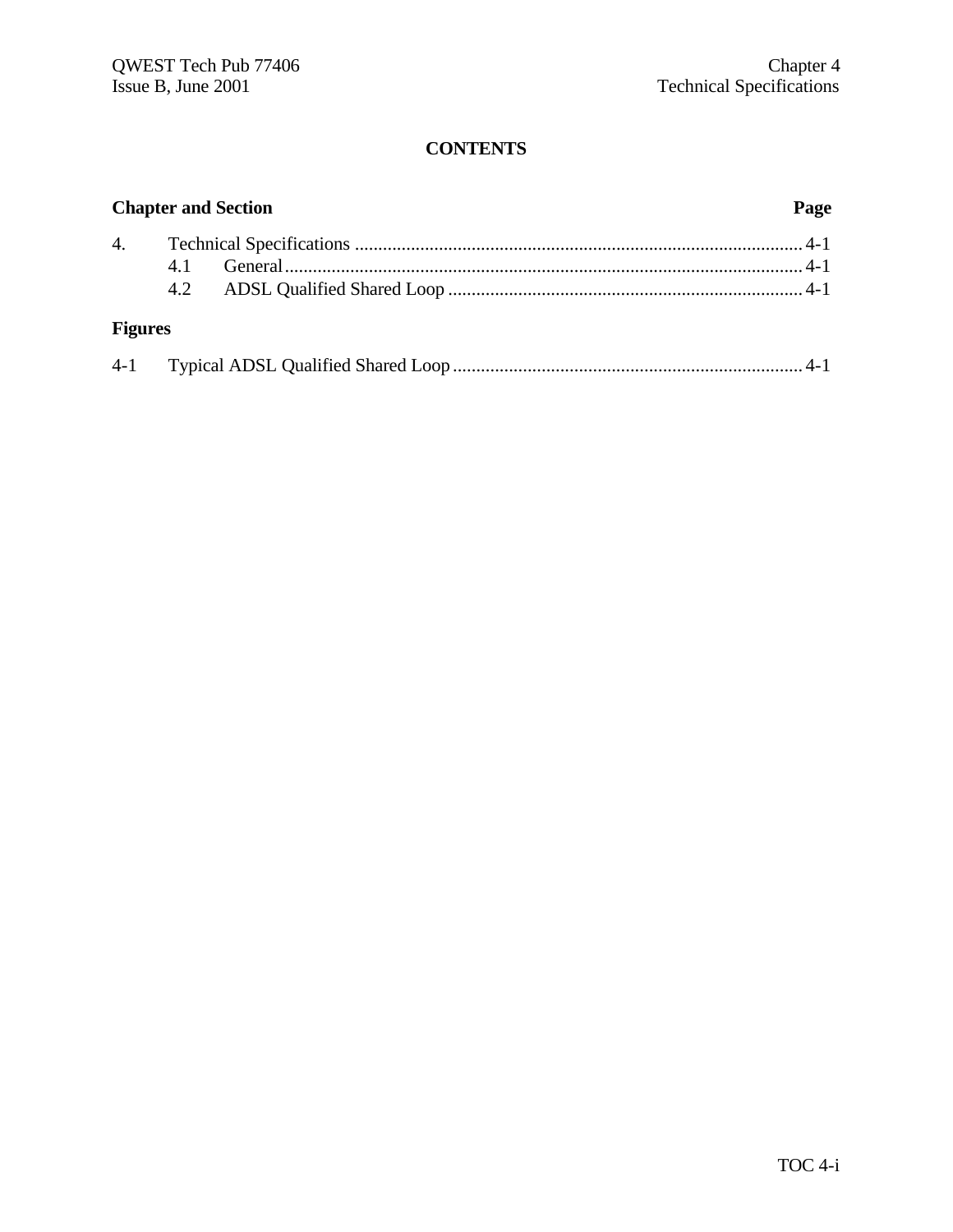#### **4. Technical Specifications**

#### **4.1 General**

This chapter details the technical characteristics, available configurations, and transmission performance parameter limits for each of the Interconnection - Shared Loop compatible NCIs listed in Table 3-4.

#### **4.2 ADSL Qualified Shared Loop**

Currently, the only type of Shared Loop offered by QWEST is an ADSL Qualified Shared Loop. Figure 4-1 illustrates a typical ADSL Qualified Shared Loop configuration.



**Figure 4-1 Typical ADSL Qualified Shared Loop.**

The ADSL Qualified Shared Loop is a transmission path between a CO Network Interface, typically at the MDF, in a QWEST serving Central Office and the Network Interface at the end user location. The EU-NI is typically a Network Interface Device or NID. The NID divides the QWEST facility and the EU's customer installation, i.e., inside wiring and customer premises equipment. The ADSL Qualified Shared Loop is for the transport of ADSL signals that do not interfere with analog voice grade services. This offering requires that the maximum data rate be arranged for the downstream direction. That is from the CO-NI to the EU-NI.

The ADSL transport may be either Discrete Multi-Tone (DMT) or Carrierless Amplitude Phase Modulation (CAP). The ADSL Qualified Shared Loop must also support QWEST's POTS service. The ADSL signal must be one that complies with the Spectral Compatibility Standard under development by the Accredited Standards Committee on Telecommunications, T1, Working Group T1E1.4. A CLEC's choice of appropriate Network Channel Interface codes in Table 3-3 will specify the particular application.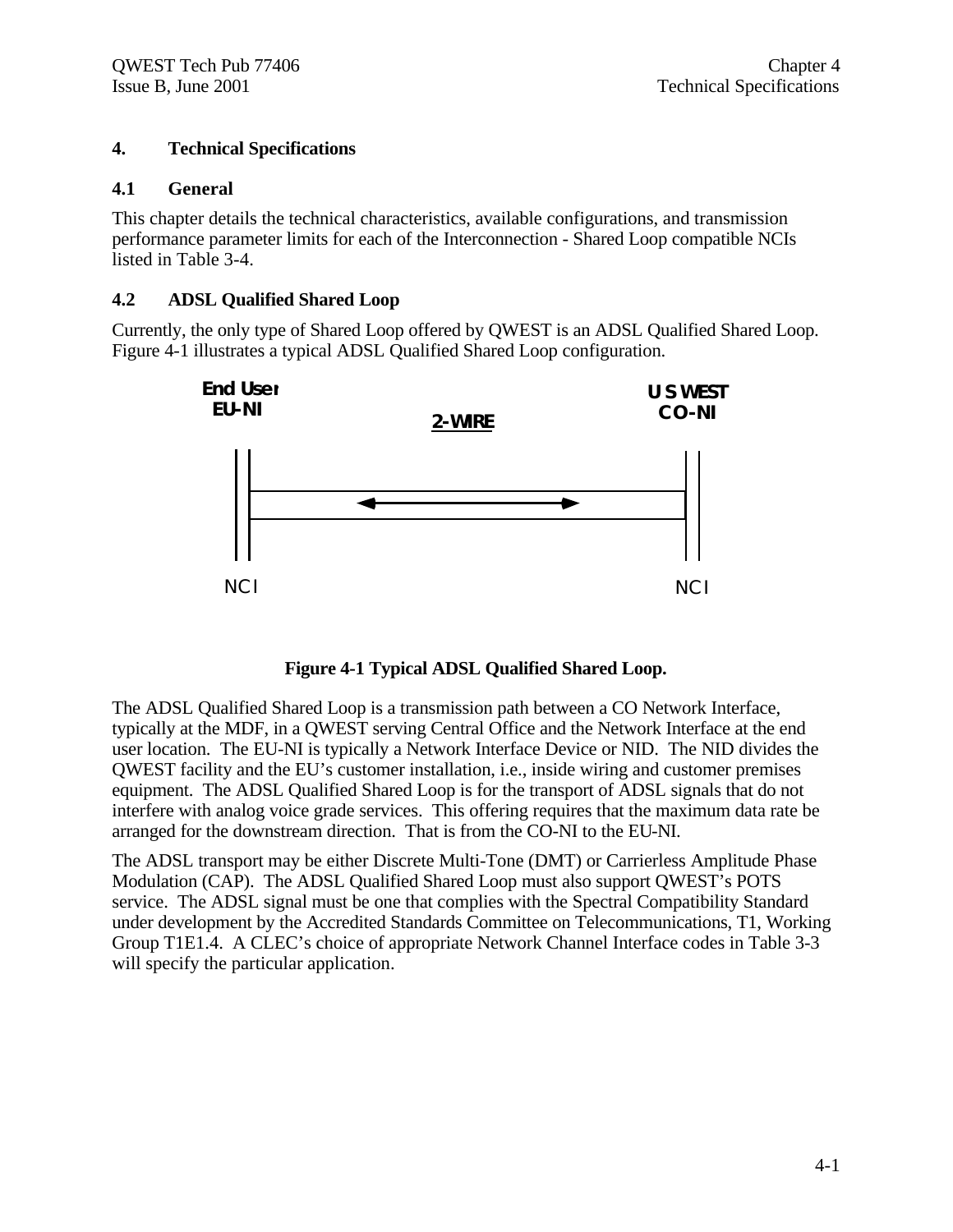ADSL Qualified Shared Loops are:

- A metallic loop typically no longer than 15,000 feet of 26-gauge copper or 18,000 feet of 24 gauge copper. There is a possibility of mixed gauges.
- The EU customer must be fed by a metallic loop directly from the QWEST Central Office.
- The loop must not have any load coils on it.
- All bridge taps must be included in the total loop length.
- The sum of all bridged taps must not exceed 6,000 feet, with no individual bridged tap longer than 2,500 feet.
- Analog voice service (POTS) must be provided by QWEST.
- The loop must have a calculated insertion loss at 196 kHz with 135-Ohm termination, based on the design on record, equal to or less than 49 dB to qualify for line sharing.

CLECs can verify Shared Loop candidates by accessing the ADSL Loop Qualification Tool available through IMA 4.2. The loop qualification tool works with either the end user telephone number or station address. IMA will provide the following local loop cable information:

- Total cable length in kilofeet
- Total bridged tap length in kilofeet
- The presence of Load Coils in the loop
- The presence of Digital Loop Electronics (DLC, UDC, etc.)
- An insertion loss calculation based on 196 kHz with 135 Ohm termination.

The ADSL Qualification program calculates the 196 kHz insertion loss of the loop design on record. The model uses 135-Ohm load terminations. Insertion loss at 196 kHz must be equal to or less than 49 dB for a loop to be ADSL Qualified.

QWEST has set a 196 kHz insertion loss threshold of 49 dB as a parameter that enables a reasonable shared loop offering. This is done in consideration of the wide range of ADSL equipment available to CLECs and the absence of standardized ADSL loop tests. In cases of repair or possible trouble, this loss is verifiable by manual testing from the CO-NI to the EU-NI.

Factors that can affect an ADSL Qualified Shared Loop's maximum data rate capabilities include:

- Central Office wiring from the CO-NI to a CLEC's equipment.
- EU's customer installation, including premises wiring, quantity and type of equipment.
- Loop loss, an ADSL Qualified Shared Loop that is close to the qualification threshold has less capabilities than one with very low loss.
- The specific variant of ADSL equipment installed by a CLEC.

QWEST cannot ensure that typical ADSL interfering signals, e.g., T1 repeatered lines or BRI ISDN lines, are not or will not be in the same or adjacent cable binder groups as an ADSL Qualified Shared Loop. Based on the above information from IMA 4.2 Loop Qualification, the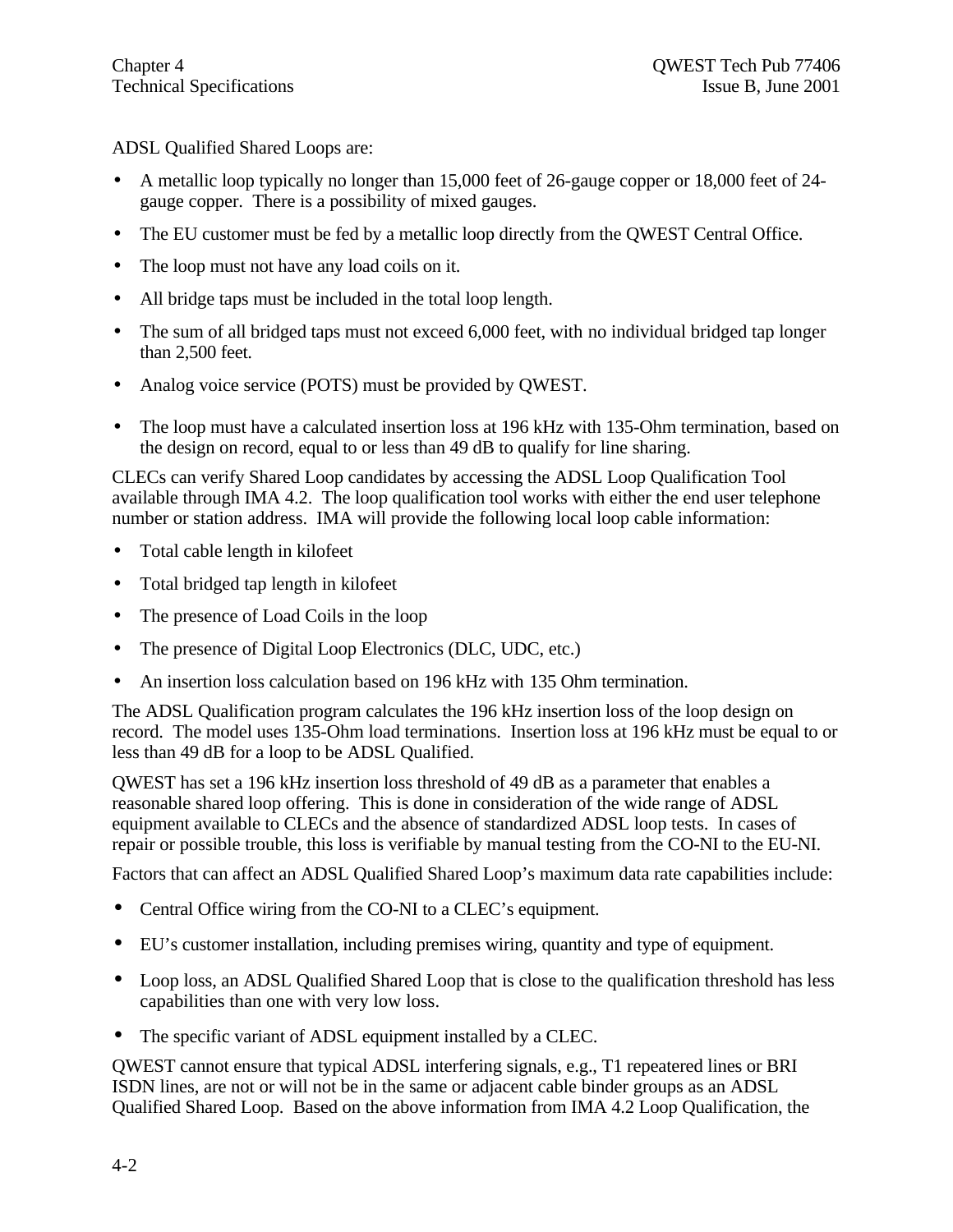CLEC can determine, at its own risk, whether the end user's local loop is ADSL qualified and can support Line Sharing.

There are end user locations served by loop facilities and transmission equipment that are not compatible with ADSL transport technical requirements, e.g., Digital Loop Carrier. This means that there are sites where ADSL is not technically feasible using the transport currently serving that location. In these cases, the loop will not qualify using the IMA 4.2 Loop Qualification Tool.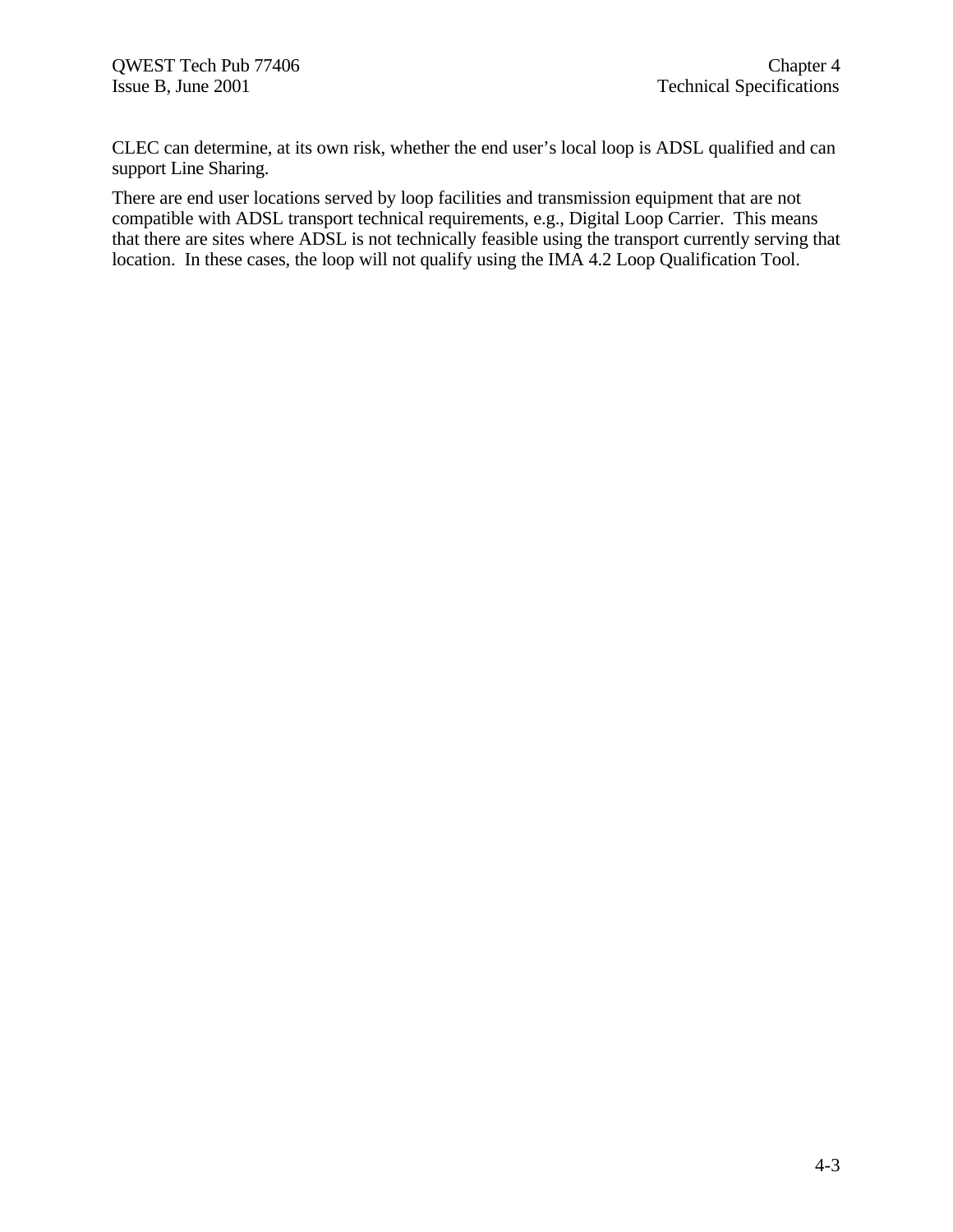# **Chapter and Section**

# Page

| 5. |  |  |  |
|----|--|--|--|
|    |  |  |  |
|    |  |  |  |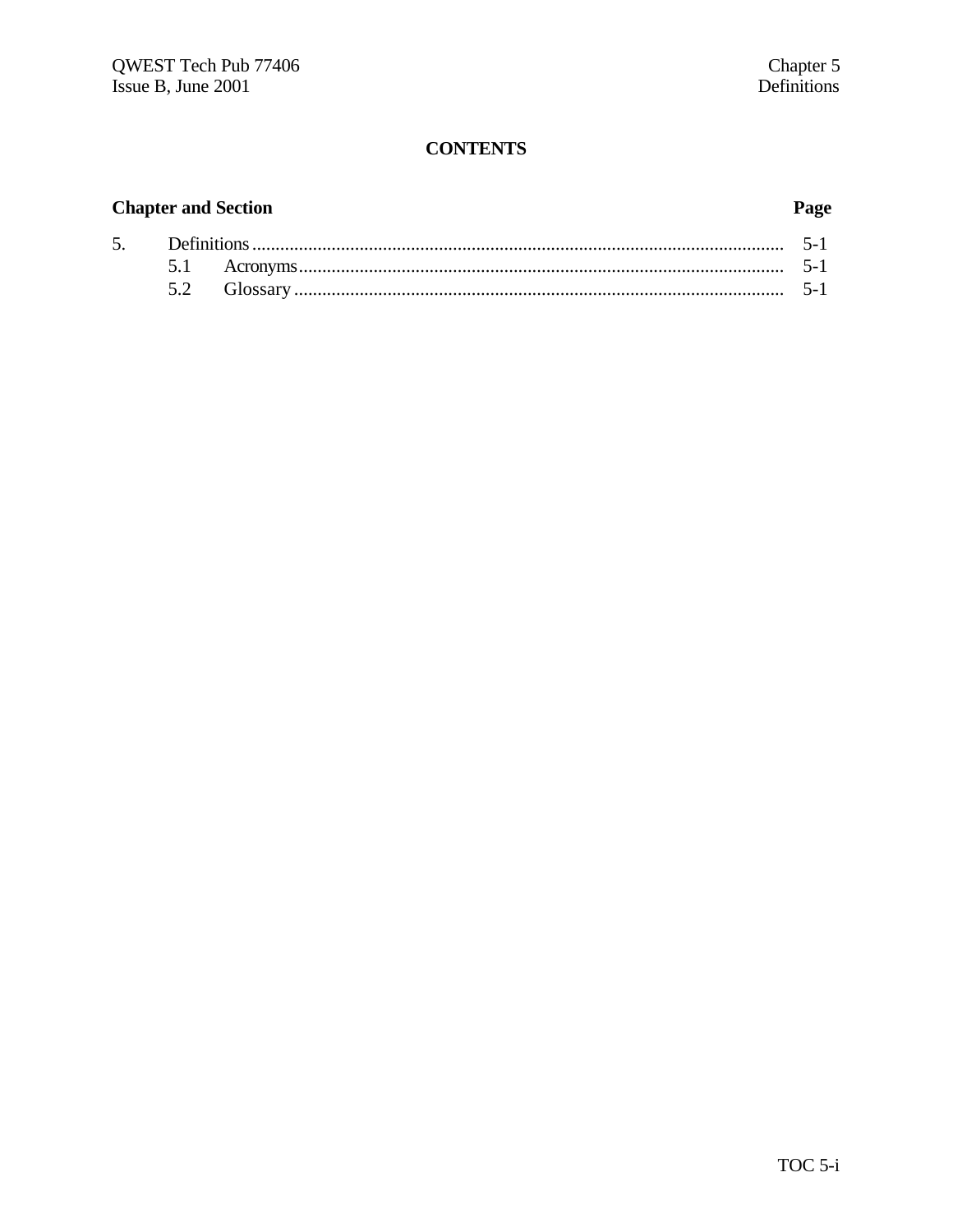### **5. Definitions**

#### **5.1 Acronyms**

| <b>ADSL</b>            | Asymmetric Digital Subscriber Line                                        |
|------------------------|---------------------------------------------------------------------------|
| <b>ANSI</b>            | <b>American National Standards Institute</b>                              |
| <b>CLEC</b>            | Competitive Local Exchange Carrier                                        |
| CO                     | <b>Central Office</b>                                                     |
| CO-NI                  | <b>Central Office Network Interface</b>                                   |
| <b>DLEC</b>            | Data Local Exchange Carrier                                               |
| EU                     | End-User                                                                  |
| DF                     | Distribution Frame HUNE<br><b>High Frequency Spectrum Network Element</b> |
| <b>ILEC</b>            | Incumbent Local Exchange Carrier                                          |
| NC                     | <b>Network Channel</b>                                                    |
| <b>NCI</b>             | <b>Network Channel Interface</b>                                          |
| $\mathbf{M}$           | Network Interface                                                         |
| <b>POTS</b>            | Plain Old Telephone Service                                               |
| 5.2<br><b>Glossary</b> |                                                                           |

#### **Bandwidth**

Analog - The range of frequencies that contain most of the energy or power of a signal; also, the range of frequencies over which a circuit or system is designed to operate.

Digital - The amount of information that a signal can carry over a fixed time interval. A system with a high bandwidth can carry more information over a fixed time interval than a low bandwidth system.

#### **Central Office (CO)**

A local switching system (or portion thereof) and its associated equipment located at a wire center. In this document, it also relates to the telephone building that is the origin of outside plant facilities or loop plant.

#### **Channel**

An electrical or photonic (in the case of fiber optic based transmission systems) communications path between two or more points of termination.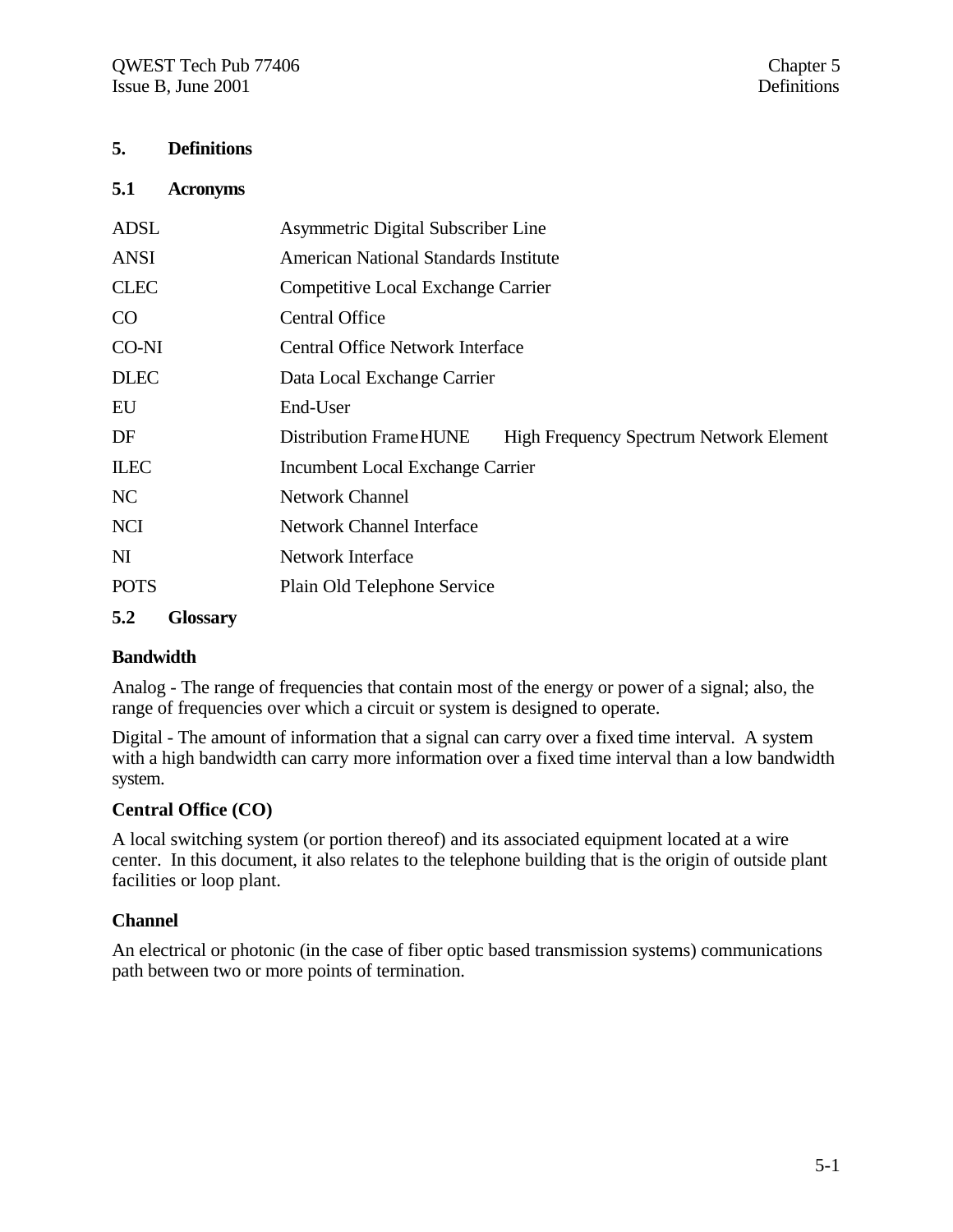#### **Decibel (dB)**

The logarithmic unit of signal power ratio most commonly used in communications. It is used to express the relationship between two signal powers, usually between two acoustic, electrical, or optical signals; it is equal to ten times the common logarithm of the ratio of the two signal powers. For reference purposes, the output and input signal power is related to a specific level called a dBm, where zero dBm (Log  $1 = 0$ ) equals 1 milliwatt (mW) at a specified impedance.

### **End-User (EU)**

The term "End-User" denotes any customer of telecommunications service that is not a carrier; except that a carrier shall be deemed to be an "End-User" to the extent that such carrier uses a telecommunications service for administrative purposes, without making such service available to others, directly or indirectly. The term is frequently used to denote the difference between a carrier interface and an interface subject to unique regulatory requirements at non-carrier customer premises (Federal Communications Commission Part 68, etc.).

### **Network Channel (NC) Code**

The Network Channel (NC) code is an encoded representation used to identify both switched and non-switched channel services. Included in the code set are customer options associated with individual channel services, or feature groups and other switched services.

#### **Network Channel Interface (NCI) Code**

The Network Channel Interface (NCI) code is an encoded representation used to identify five (5) interface elements located at a Network Interface at a customer location. The Interface code elements are: Total Conductors, Protocol, Impedance, Protocol Options, and Transmission Level Points (TLP).

#### **Network Interface (NI)**

The point of demarcation on the End-User's premises at which the QWEST Communications, Inc.'s responsibility for the provision of Access or Non-Access service ends.

#### **Protocol Code**

The Protocol (character positions 3 and 4 of the NCI Code) is a two-character alpha code that defines requirements for the interface regarding signaling and transmission.

#### **Voice Band**

A term used to qualify a channel, facility, or service that is suitable for the transmission of speech, data, or facsimile signals; generally with a frequency range of about 300 to 3000 Hz.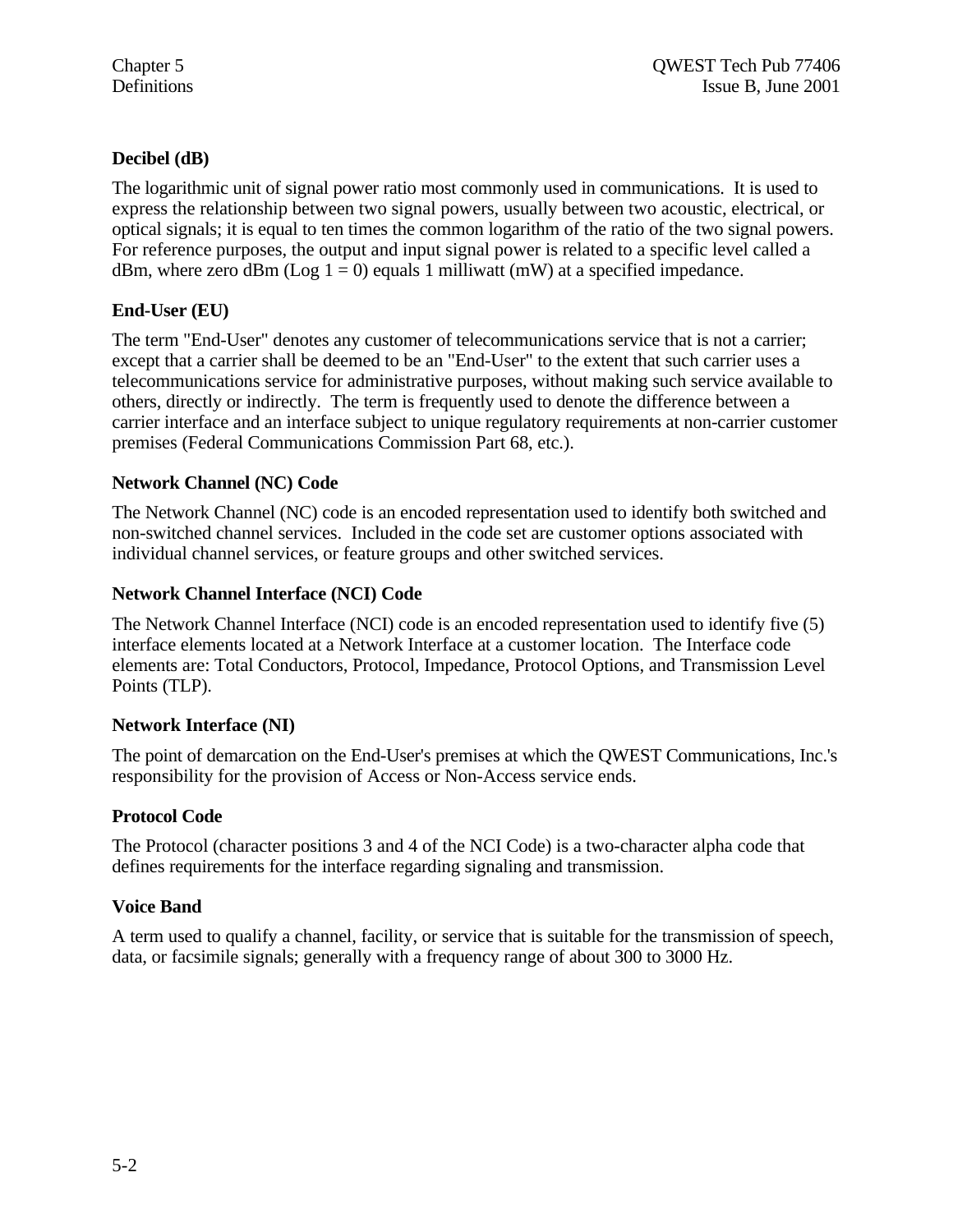# **Chapter and Section Page**

| 6. |     |  |
|----|-----|--|
|    | 6.1 |  |
|    | 6.2 |  |
|    | 6.3 |  |
|    | 6.4 |  |
|    | 6.5 |  |
|    | 6.6 |  |
|    | 6.7 |  |
|    | 6.8 |  |
|    |     |  |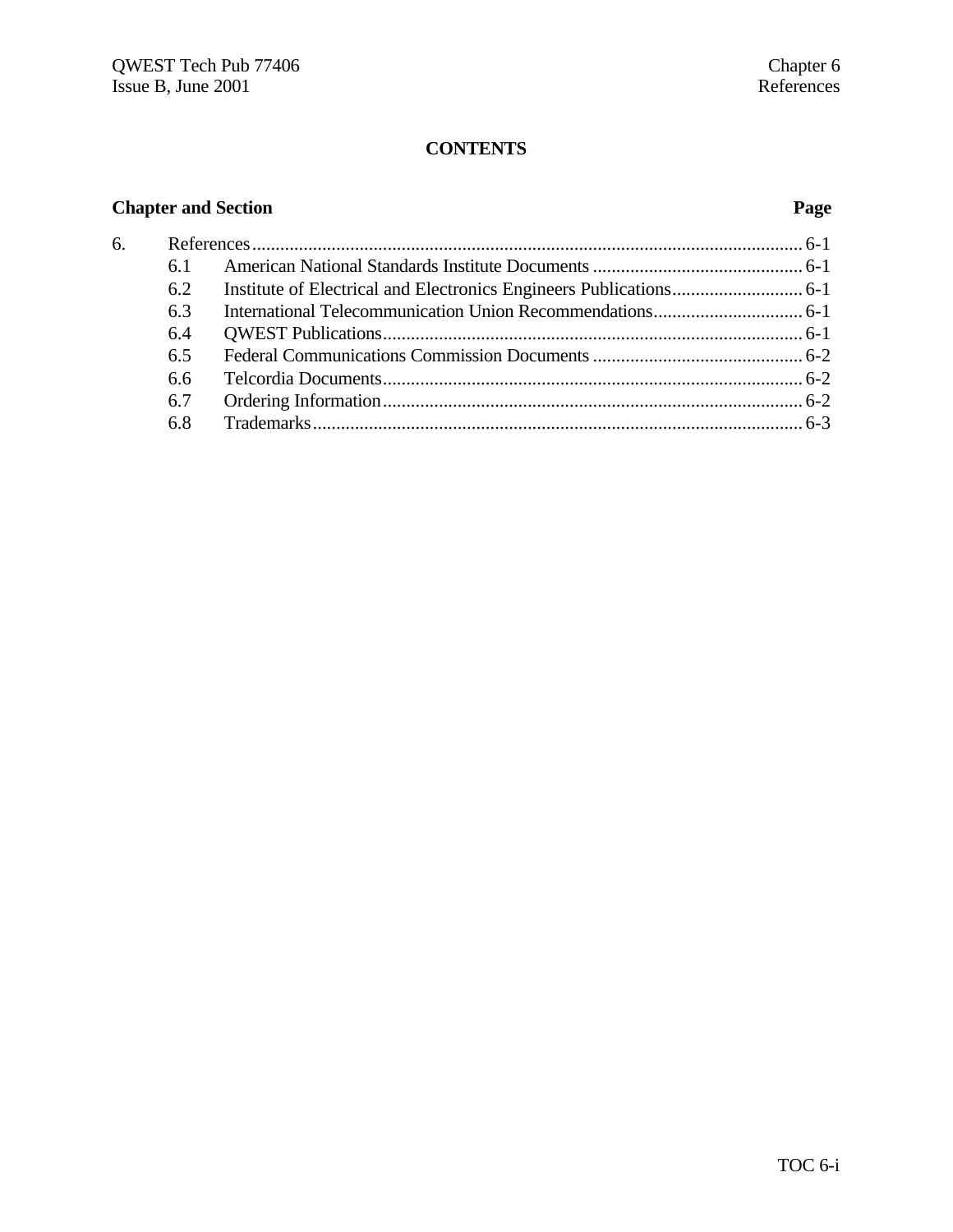### **6. References**

| 6.1                                            | <b>American National Standards Institute Documents</b>                                                                                                                                                    |
|------------------------------------------------|-----------------------------------------------------------------------------------------------------------------------------------------------------------------------------------------------------------|
| ANSI T1.102-1993                               | Telecommunications - Digital Hierarchy - Electrical Interfaces                                                                                                                                            |
| ANSI T1.107-1995                               | Telecommunications - Digital Hierarchy -Formats Specifications                                                                                                                                            |
| ANSI T1.223-1991                               | Telecommunications - Information Interchange-Structure and<br>Representation of Network Channel (NC) and Network Channel Interface<br>(NCI) Codes for the North American Telecommunications System.       |
| ANSI T1.401-1993                               | Telecommunications - Interface between Carriers and Customer<br><b>Installations - Analog Voicegrade Switched Access Lines Using</b><br>Loop-Start and Ground-Start Signaling.                            |
| <b>ANSI/IEEE 820-1984</b><br>(Reaffirmed 1993) | <b>IEEE Standard Telephone Loop Performance Characteristics.</b>                                                                                                                                          |
| <b>ANSI Technical Report 60</b>                | Unbundled Voicegrade Analog Loops, July, 1999.                                                                                                                                                            |
| 6.2                                            | <b>Institute of Electrical and Electronics Engineers Publications</b>                                                                                                                                     |
| IEEE Std 100-1992                              | The New IEEE Standard Dictionary of Electrical and Electronics Terms<br>[Including Abstracts of All Current IEEE Standards]. Institute of<br>Electrical and Electronics Engineers, Inc. Copyright © 1993. |
| IEEE Std 743-1984<br>(Reaffirmed 1992)         | <b>IEEE Standard Methods and Equipment for Measuring the</b><br>Transmission Characteristics of Analog Voice Frequency Circuits.<br>Institute of Electrical and Electronics Engineers, Inc.               |
| 6.3                                            | <b>International Telecommunication Union Recommendations</b>                                                                                                                                              |

#### G.701 *Vocabulary of Digital Transmission, Multiplexing and Pulse code Modulation (PCM) Terms*

# **6.4 Qwest Publications**

| Service Interval<br>Guide | Updated twice yearly. This is also available through the<br><b>Interconnect Services Center.</b>                         |
|---------------------------|--------------------------------------------------------------------------------------------------------------------------|
| <b>PUB 77386</b>          | Expanded Interconnection and Collocation for Private Line Transport<br>and Switched Access Services. Issue F, June 2001. |
| <b>PUB 77320</b>          | <i>Private Line Services, Issue B, October 1989.</i>                                                                     |

#### **6.5 Federal Communications Commission Documents**

Code of Federal Regulations 47, Part 68.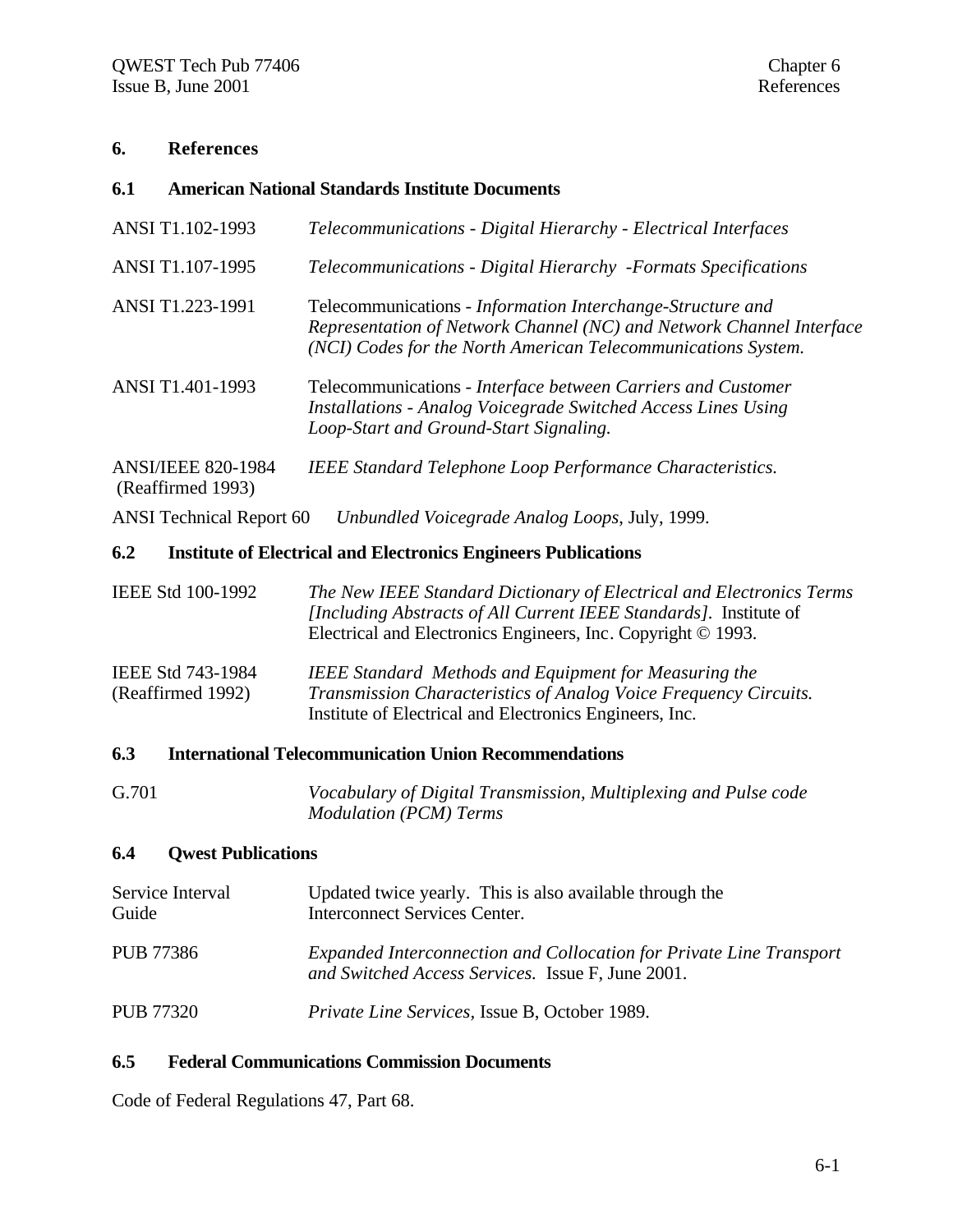#### **6.6 Telcordia Documents**

| <b>GR-499-CORE</b>  | Telcordia, Transport Systems Generic Requirements (TSGR): Common<br>Requirements,                                |
|---------------------|------------------------------------------------------------------------------------------------------------------|
| <b>GR-1089-CORE</b> | Electromagnetic compatibility and Electrical Safety Generic Criteria<br>for Network Telecommunications Equipment |
| SR-STS-000307       | Telcordia, Industry Support Interface (ISI): NC/NCI Code Dictionary,<br>Issue 4, February 1993.                  |
| SR-2275             | Telcordia, Notes on the Networks, Issue 3, December, 1997.                                                       |

#### **6.7 Ordering Information**

All documents are subject to change and their citation in this document reflects the most current information available at the time of printing. Readers are advised to check status and availability of all documents.

Ordering Information for those who are not Qwest employees:

For American National Standards Institute (ANSI) documents contact:

American National Standards Institute Attn.: Customer Service 11 West 42nd Street New York, NY 10036 Phone: (212) 642-4900 Fax: (212) 302-1286 HTTP URL: http://www.ansi.org/

ANSI has a catalog available that describes their publications.

For Telcordia documents contact:

Telcordia Customer Relations 8 Corporate Place, PYA 3A-184 Piscataway, NJ 08854-4156 Fax: (908) 336-2559 Phone: (800) 521-CORE (2673) (U.S. and Canada) Phone: (908) 699-5800 (Others) HTTP URL: http://www.bellcore.com/

For IEEE documents contact:

Institute of Electrical and Electronics Engineers, Inc. 345 East 47th Street New York, NY 10017-2394 HTTP URL: http://www.ieee.org/